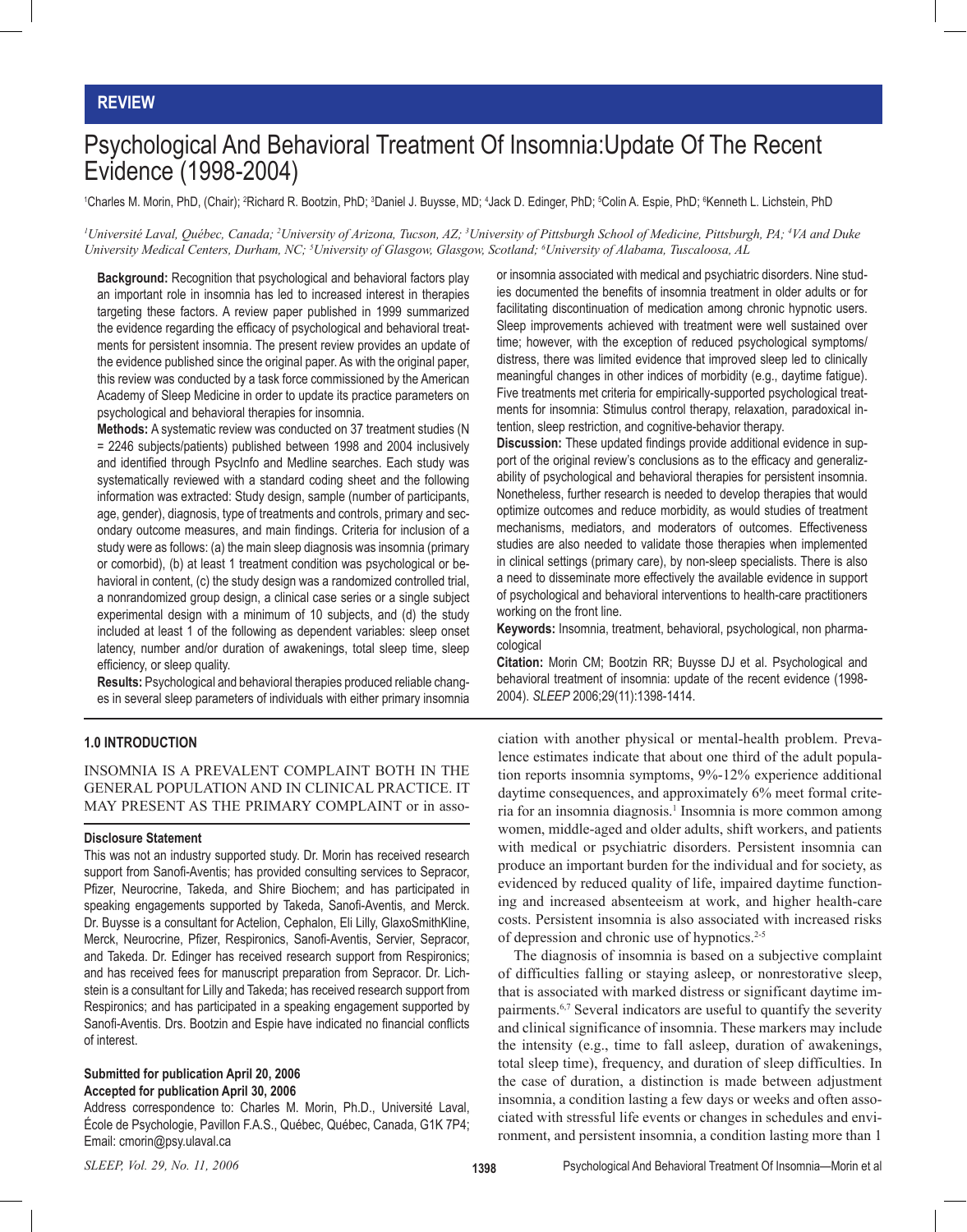**Table 1**—Psychological and Behavioral Treatments for Insomnia

| <b>Therapy</b> | <b>Description</b>                                         |
|----------------|------------------------------------------------------------|
| Stimulus       | A set of instructions designed to reassociate the bed/     |
| control        | bedroom with sleep and to re-establish a consistent        |
| therapy        | sleep-wake schedule: (1) Go to bed only when sleepy;       |
|                | $(2)$ get out of bed when unable to sleep; $(3)$ use the   |
|                | bed/bedroom for sleep only (no reading, watching TV,       |
|                | etc); $(4)$ arise at the same time every morning; $(5)$ no |
|                | napping.                                                   |
| Sleep          | A method designed to curtail time in bed to the            |
| restriction    | actual amount of sleep time. For example, if a patient     |
| therapy        | reports sleeping an average of 6 hours per night, out      |
|                | of 8 hours spend in bed, the initial recommended sleep     |
|                | window (from lights out to final arising time) would be    |
|                | restricted to 6 hours. Periodic adjustments to this sleep  |
|                | window are made contingent upon sleep efficiency,          |
|                | until an optimal sleep duration is reached.                |
| Relaxation     | Clinical procedures aimed at reducing somatic              |
| training       | tension (e.g., progressive muscle relaxation, autogenic    |
|                | training) or intrusive thoughts at bedtime (e.g., imag-    |
|                | ery training, meditation) interfering with sleep.          |
| Cognitive      | Psychological methods aimed at challenging and             |
| therapy        | changing misconceptions about sleep and faulty be-         |
|                | liefs about insomnia and its perceived daytime con-        |
|                | sequences. Other cognitive procedures may include          |
|                | paradoxical intention or methods aimed at reducing         |
|                | or preventing excessive monitoring of and worrying         |
|                | about insomnia and its correlates/consequences.            |
| Sleep hygiene  | General guidelines about health practices (e.g., diet,     |
| education      | exercise, substance use) and environmental factors         |
|                | (e.g., light, noise, temperature) that may promote or      |
|                | interfere with sleep. This may also include some basic     |
|                | information about normal sleep and changes in sleep        |
|                | patterns with aging.                                       |
| Cognitive-     | A combination of any of the above behavioral (e.g.,        |
| behavior       | stimulus control, sleep restriction, relaxation) and       |
| therapy        | cognitive procedures.                                      |

month and often several years. Insomnia complaints are typically associated with reports of daytime fatigue, problems with memory and concentration, and mood disturbances, impairments that may be the primary concerns prompting patients to seek treatment. Insomnia can be a symptom of several other conditions including medical, psychiatric, substance abuse or another sleep disorder; or, it can be a disorder in itself as in primary insomnia.<sup>6-8</sup>

 There are several treatment options available for insomnia, including psychological/ behavioral approaches, various classes of medications, and a host of complementary and alternative therapies (e.g., herbal/dietary supplement, acupuncture). The present paper focuses on psychological and behavioral approaches to treating insomnia. These procedures have received increasing research attention in the past 2 decades, and were noted as effective therapies at a recent National Institutes of Health State-of-the-Science Conference<sup>9</sup>on the manifestations and management of chronic insomnia. These methods include stimulus control therapy, sleep restriction, relaxation-based interventions, paradoxical intention, cognitive therapy, and combined cognitive-behavioral therapy. A brief summary of the nature of these interventions is presented in Table 1; more extensive descriptions are available in other sources.<sup>10,11</sup>

### **2.0 PURPOSE**

 The objective of this paper is to provide an update of the evidence regarding the efficacy, effectiveness, durability, and generalizability of psychological and behavioral interventions for persistent insomnia. The evidence is reviewed for the treatment of both primary insomnia and insomnia associated with other medical, psychiatric, or substance abuse disorders. As with the initial review paper $12$  this updated review was commissioned by the Standards of Practice Committee of the American Academy of Sleep Medicine.

## **3.0 METHODS**

### **3.1 Search Methods, Keywords, and Databases**

 Treatment studies selected for review in this paper were identified through PsycInfo and Medline searches for research conducted from 1998 through 2004 inclusively. The following key words were used: nonpharmacologic, behavior therapy, cognitive therapy, psychotherapy, alternative medicine, stimulus control, progressive relaxation therapy or progressive muscle relaxation, paradoxical techniques or paradoxical intention, behavior modification, cognitive behavior therapy, psychological therapy, treatment, intervention, behavioral intervention, treatment, cognitive treatment, alternative treatment, therapy, biofeedback, sleep restriction, sleep deprivation, complementary therapies, mind-body and relaxation techniques, aromatherapy, biofeedback, hypnosis, imagery, or meditation, relaxation, relaxation techniques, yoga, massage. These terms were combined with sleep disorders or sleep initiation and maintenance disorders, or insomnia, or dyssomnia. The search was limited to humans, adults (18 and older), English or French language.

## **3.2 Selection Criteria of Treatment Studies**

 The initial PsycInfo and Medline searches yielded a total of 312 titles of potential interest; an additional 34 titles were identified by members of the task force through their own reading of the literature, for a total of 346 titles of potential interest. Of these, 102 abstracts were read by the task force chair for initial screening and 53 articles were selected for full review by 2 independent members of the task force. Only peer-reviewed published articles were retained at this phase. Each rater used a standard extraction sheet to summarize information about the study including experimental design, sample (number of participants, age, gender), diagnosis, type of treatments and controls, primary and secondary outcome measures, and main findings. Data extraction was completed independently and discrepancies between 2 members of a pair of raters were resolved through discussion with the chair and other members of the task force. The criteria for inclusion of a study were: (a) the main sleep diagnosis was insomnia (primary or comorbid), (b) at least 1 treatment condition was psychological or behavioral in content, (c) the study design was a randomized controlled trial, a nonrandomized group design, a clinical case series or a single subject experimental design with a minimum of 10 subjects, (d) the dependent measure included 1 or more of the following variables (as measured by daily sleep diaries, polysomnography (PSG), or actigraphy): Sleep onset latency (SOL), number of awakenings (NA), time awake after sleep onset (WASO), total sleep time (TST), sleep efficiency (SE), or sleep quality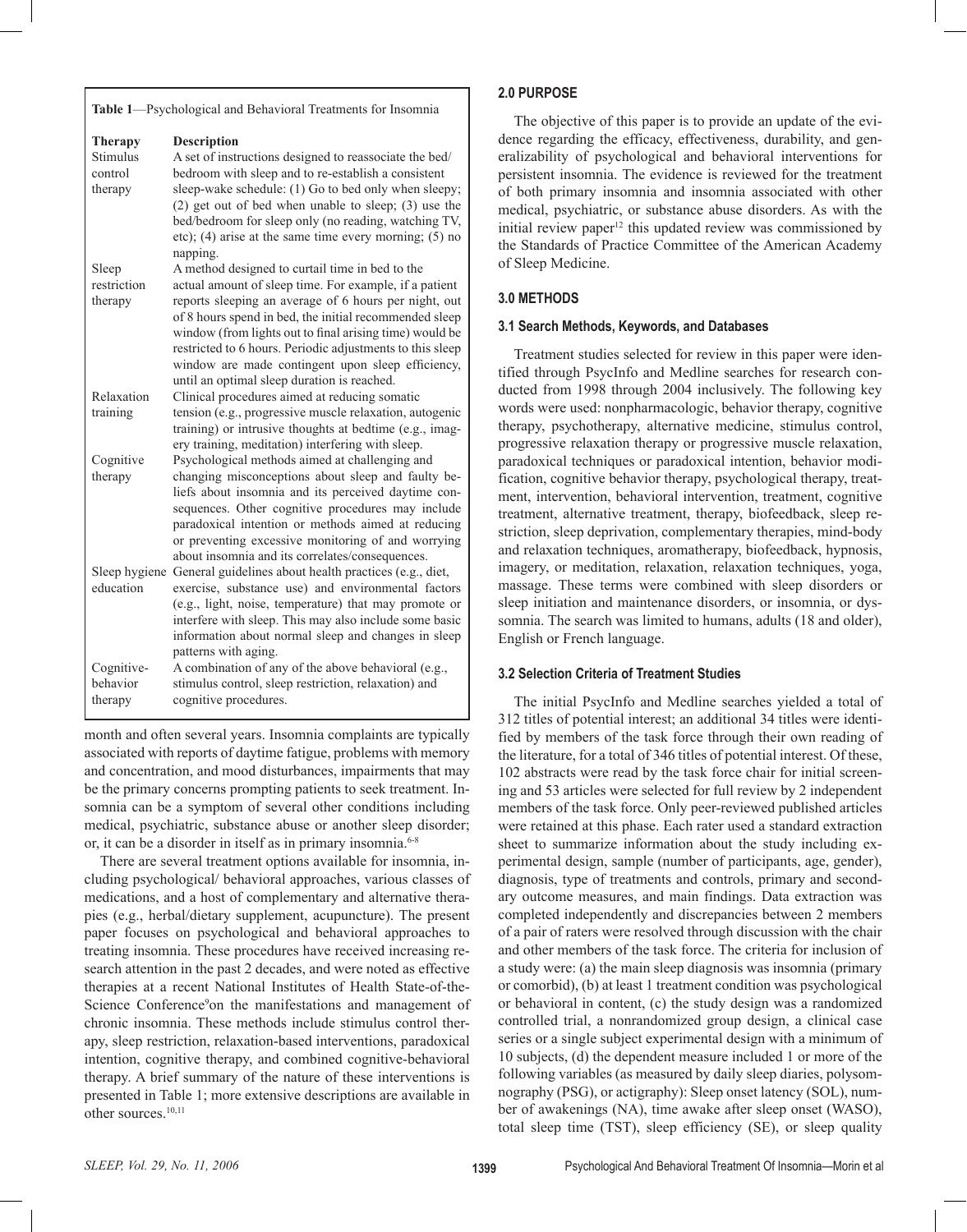(SQ). Studies using global measures of treatment outcome were included if those measures had been validated. Studies of circadian disorders (e.g., phase delay or phase advance syndromes) and those using other nonpharmacological therapies (e.g., light therapy, electro-sleep therapy) or complementary and alternative therapies (e.g., acupuncture) were excluded from this review.

 The majority of the initial 346 titles of potential interest were excluded either because they were not treatment studies for insomnia or because the main intervention was pharmacological. Of the 53 full articles reviewed and rated, 16 were rejected. The main reasons for article rejection were: no documentation of an insomnia diagnosis, sample size smaller than 10, results were secondary analyses of other databases (e.g., predictors of treatment response) and used global and non-validated measures of outcome. A list of excluded studies with reasons for exclusion is provided in an, Appendix A. The 37 studies that met inclusion criteria are listed in Table 2. For each study, we report the study design and the evidence level (using the Sackett System, 1993), the sample size (enrolled/completed), age, gender, insomnia diagnosis (primary or secondary), types of treatment and control conditions, therapy dosage, format, setting, therapist training, treatment duration and longest follow-up, primary and secondary outcome measures, and summary of main findings. Although some studies not meeting inclusion criteria are discussed in the text they are not included in the evidence table. Based on the Sackett sytem,<sup>13</sup> the criteria for grading evidence level of each study were: Randomized well-designed trials with low alpha and beta error (Grade I), randomized trials with high alpha and beta error (Grade II), nonrandomized concurrently controlled studies (Grade III), nonrandomized historically controlled studies (Grade IV), case series (Grade V).

## **4.0 RESULTS**

#### **4.1 Descriptive Features of the Studies and Samples**

 Table 2 summarizes the main features of the 37 studies selected for this review paper. The number of studies meeting Sackett System standards for grading evidence levels $13$  was as follows: 11 studies were graded I, 13 studies graded II, 2 studies graded III, 5 studies graded IV, and 6 studies graded V. A total of 2246 patients with insomnia were enrolled in the 37 studies and approximately 2029 of those completed treatment, for an attrition rate of less than 10% overall. With a few exceptions (studies of Veterans, substance abusers, internet-based treatment), there was a larger representation of women than men enrolled in most studies, with a typical ratio of 2:1, which is representative of insomnia prevalence estimates.<sup>1</sup> Nine of the 37 studies focused specifically on older adults (average age > 60 years old).

 The main sleep diagnoses of patients enrolled in the studies were primary or psychophysiological insomnia (28 studies), insomnia associated with medical (4 studies) or psychiatric disorders (3 studies) or a mix of both conditions (6 studies), and hypnotic-dependent insomnia (5 studies). Eight studies examined treatment efficacy in patients with different subgroups of insomnia diagnoses, leading to a total number of studies greater than 37 studies.

The majority of reviewed studies ( $n = 33$ ) relied on prospective daily sleep diaries to document treatment outcome. Participants were typically required to complete a daily diary for a minimum of a 1 or 2 week baseline period, for the duration of treatment, and for an additional 1 or 2 week period at post treatment and follow-ups. We retained 3 studies using the Pittsburgh Sleep Quality Index (PSQI) as the primary outcome.14-16 A few studies have also included polysomnography ( $n = 7$ )<sup>17-23</sup> and actigraphy ( $n =$  $6$ <sup>18,19,24-27</sup> to complement subjective reports from daily sleep diaries. Those studies are identified in Table 2 and in the appropriate subsections of the results. Primary dependent variables derived from these assessment methods were sleep onset latency (SOL), wake time after sleep onset (WASO), total sleep time (TST), sleep efficiency (SE), and sleep quality (SQ). Secondary outcomes included measures of insomnia severity (Insomnia Severity Index; ISI,<sup>28</sup> sleep quality (PSQI),<sup>29</sup> psychological symptoms (Beck Depression Inventory, BDI,<sup>30</sup> State-Trait Anxiety Inventory STAI<sup>31</sup>, and fatigue (Multidimensional Fatigue Inventory, MFI<sup>32</sup>).

 The following sections summarize the evidence regarding the efficacy of treatment for primary insomnia, the generalizability of the evidence to different forms of insomnia (primary, secondary, hypnotic-dependent), insomnia in older adults, and the clinical significance and durability of sleep improvements over time. Comparative findings of single and multifaceted therapies and of different treatment implementation models are also summarized.

#### **4.2 Treatment of Primary Insomnia**

 Seventeen studies evaluated the effects of treatment for primary insomnia (see Table 2). Five of those studies were randomized clinical trials (RCT; with grade  $I$ ,  $17,20,21,33,34$  4 of which used CBT as the main intervention. In a comparative study of CBT (without relaxation), relaxation, and a psychological placebo (i.e., quasidesensitization) with a sample of 75 primary insomniacs, $^{17}$  CBT produced greater improvements on the main diary and PSG-defined sleep measures (e.g., SE, WASO) relative to relaxation and control. More CBT patients (64%) achieved clinically significant outcomes compared to relaxation (12%) and placebo (8%). In an effectiveness trial<sup>33</sup> conducted in primary care that evaluated CBT against a wait-list control group, active treatment was found superior to the control condition on most primary and secondary outcome measures. SOL was reduced from 61 to 28 min following active treatment compared to a change from 74 to 70 min for the control condition.<sup>a</sup> Smaller improvements were noted on WASO. There was no significant change on TST during treatment, but an increase of about one-half hour over baseline was obtained at follow up. Of those patients using hypnotic medications at baseline, 76% were medication-free at the end of treatment and 80% at the 12-month follow up. In a comparative study<sup>21</sup> of CBT, medication (temazepam), and combined CBT plus medication, all 3 active treatments improved more than pill placebo on the main outcomes of WASO and SE, with a trend for the combined intervention to yield the greatest benefits. PSG data produced similar outcomes, although of smaller magnitude, but only the combined condition was significantly superior to placebo on the main outcome variables. According to PSG, more patients in the CBT (56%) and combined (68%) conditions achieved clinically significant changes (i.e.,  $SE > 85\%$ ) relative to medication alone (47%) or placebo groups (22%). In another clinical trial of primary insomnia in older adults,<sup>20</sup> sleep restriction and relaxation were more effective than placebo on sleep diary variables but not on PSG measures. Sleep restriction produced the best outcome

*Unless otherwise stated, reported outcomes are based on daily sleep diaries.*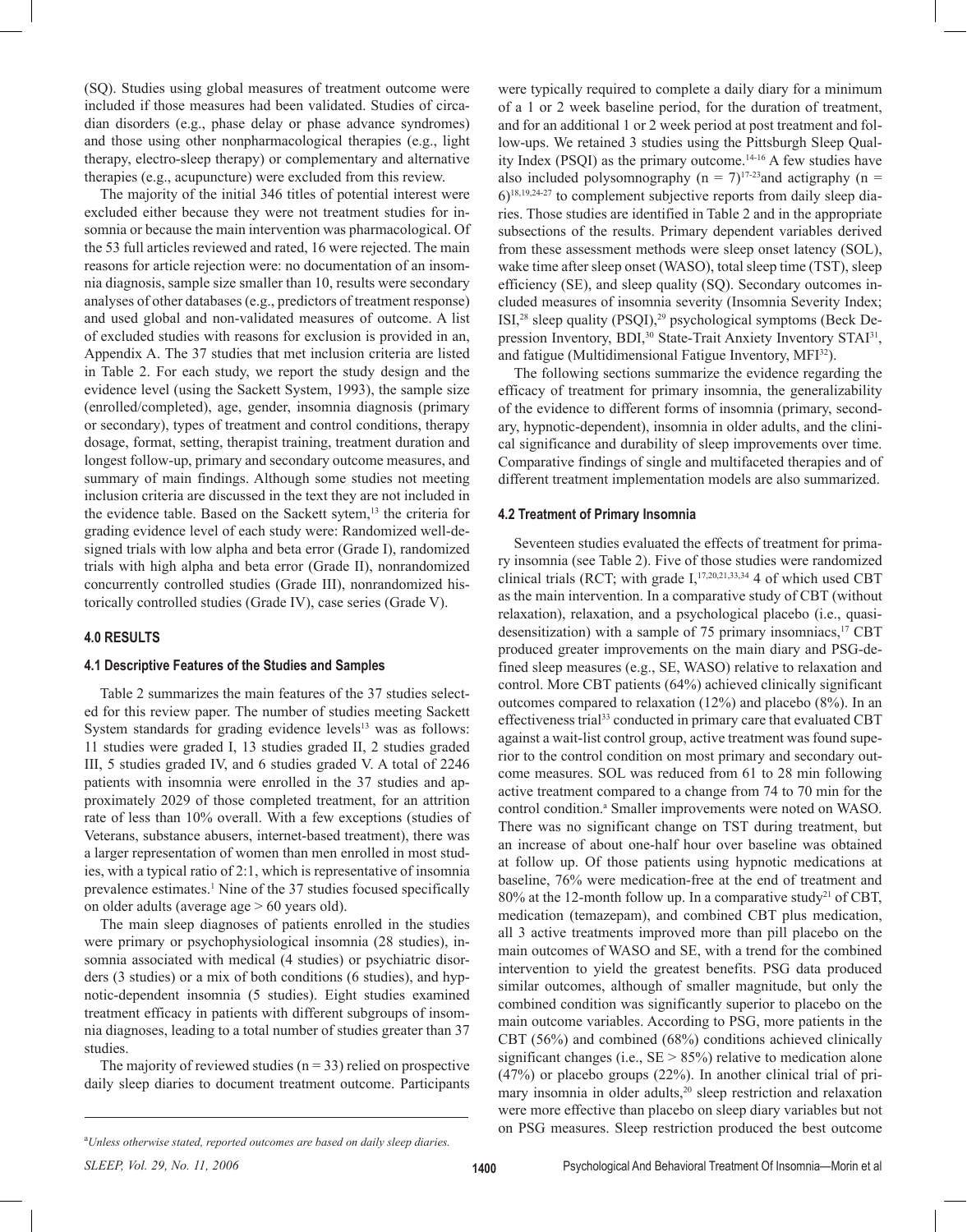| with baseline SOL or WASO > 30 min and SE <85% no longer<br>min), sleep quality and impairments ratings. All patients $(n = 9)$<br>met these criteria after treatment. Significant improvements on<br>1.0), WASO (42 to 11 min), SE (73 to 89%), TST (376 to 411<br>Significant improvements in SOL (42 to 6 min), NA (1.7 to<br>QoL for role functioning and fatigue. | No significant improvement on SOL or WASO, but significant<br>reductions of ISI scores. | CBT produced greater improvements on most sleep measures, with higher PSG and diary SE $(86%$ and $84%$ respectively) and<br>diary SE: 78%; WASO: 44 min), and placebo (PSG SE: 76%,<br>diary SE: 76%, diary WASO: 47 min). More CBT patients<br>lower diary WASO (28 min) than relaxation (PSG SE: 78%,<br>(64%) achieved clinically significant outcomes compared to<br>relaxation (12%) and placebo (8%). Greater improvements<br>of self-efficacy in CBT and larger reductions of depressive<br>symptoms in relaxation relative to placebo. | measures of restedness, insomnia symptoms, control over sleep<br>Significantly greater reductions in WASO (97 to 54 min) and SOL (39 to 31 min), and greater increases in SE (71 to 80%)<br>and sleep quality in CBT patients relative to sleep hygiene<br>Larger FU changes in CBT patients relative to controls on<br>education controls. These results were maintained at FU.<br>and sleep-related cognitions. | partially maintained (53 min.) at FU. No change in TST during<br>to 74 to 70 min for controls; results maintained at FU. Mean<br>reduction of WASO from 78 to 47 min at posttreatment and<br>treatment, but increase of 30 min at FU. Of the 74 patients<br>SOL reduced from 61 to 28 min following CBT compared<br>using medications, 56 had discontinued hypnotic usage at<br>posttreatment and 50 were still medication free at FU. | comparable improvement for the sleep hygiene only condition<br>restriction conditions. No group differences on any actigraphy<br>two sleep restriction conditions at posttreatment. Slower but<br>and return towards baseline at follow-up for the two sleep<br>descriptive data suggest similar pattern of results as those<br>Sleep diaries: Higher SE and reduced time in bed for the<br>at FU. Actigraphy: reductions of TST at posttreatment<br>measure. PSG (n=16) data not formally analyzed but<br>observed on actigraphy. | (without sleep-disordered breathing). No significant change in<br>actigraphy-defined measures of SOL and WASO, but all groups<br>measure of sleepiness; fatigue ratings decreased for the sleep<br>improved quantity and quality of sleep at FU. No change on<br>PSG-defined SOL reduced by 12 min in CBT groups (with<br>or w/o sleep-disordered breathing). WASO was reduced<br>in all groups. TST significantly increased in CBT group<br>disordered breathing group. |
|------------------------------------------------------------------------------------------------------------------------------------------------------------------------------------------------------------------------------------------------------------------------------------------------------------------------------------------------------------------------|-----------------------------------------------------------------------------------------|-------------------------------------------------------------------------------------------------------------------------------------------------------------------------------------------------------------------------------------------------------------------------------------------------------------------------------------------------------------------------------------------------------------------------------------------------------------------------------------------------------------------------------------------------|-------------------------------------------------------------------------------------------------------------------------------------------------------------------------------------------------------------------------------------------------------------------------------------------------------------------------------------------------------------------------------------------------------------------|----------------------------------------------------------------------------------------------------------------------------------------------------------------------------------------------------------------------------------------------------------------------------------------------------------------------------------------------------------------------------------------------------------------------------------------|------------------------------------------------------------------------------------------------------------------------------------------------------------------------------------------------------------------------------------------------------------------------------------------------------------------------------------------------------------------------------------------------------------------------------------------------------------------------------------------------------------------------------------|--------------------------------------------------------------------------------------------------------------------------------------------------------------------------------------------------------------------------------------------------------------------------------------------------------------------------------------------------------------------------------------------------------------------------------------------------------------------------|
| Depression Scale; QoL<br>Hospital Anxiety and<br>Sleep diaries; ISI,                                                                                                                                                                                                                                                                                                   | Sleep diaries; ISI                                                                      | Sleep diaries; PSG; BDI,<br>Questionnaire, Self-<br>Insomnia Symptom<br>efficacy Scale                                                                                                                                                                                                                                                                                                                                                                                                                                                          | efficacy Scale, DBAS<br>Insonnia Symptoms<br>QuestionnaireSelf-<br>Sleep diaries;                                                                                                                                                                                                                                                                                                                                 | Sleep diaries; PSQI, BDI,<br>STAI, Penn State Worry<br>Questionnaire                                                                                                                                                                                                                                                                                                                                                                   | Actigraphy; MSLT,<br>Stanford Sleepiness Scale<br>Sleep diaries; PSG;                                                                                                                                                                                                                                                                                                                                                                                                                                                              | Epworth Sleepiness Scale<br>quality, daytime fatigue);<br>PSG; Actigraphy; Visual<br>Analogue Scales (sleep                                                                                                                                                                                                                                                                                                                                                              |
| 8 wk; No FU                                                                                                                                                                                                                                                                                                                                                            | 10 wk; No FU                                                                            | 6 wk; 6 mo                                                                                                                                                                                                                                                                                                                                                                                                                                                                                                                                      | $2$ wk; $3$ mo                                                                                                                                                                                                                                                                                                                                                                                                    | 6 wk; 12 mo                                                                                                                                                                                                                                                                                                                                                                                                                            | 4 wk; 3 mo                                                                                                                                                                                                                                                                                                                                                                                                                                                                                                                         | $6 \text{ mo}$ ; no $\text{FU}$                                                                                                                                                                                                                                                                                                                                                                                                                                          |
| Multi-component (SC,<br>Rel, SHE)                                                                                                                                                                                                                                                                                                                                      | $(SH+SC+SR+Rel)$<br>Multicomponent                                                      | Placebo (psychological)<br>CBT:<br>Rel;                                                                                                                                                                                                                                                                                                                                                                                                                                                                                                         | Multi-component (SC,<br>$E$ only)<br>Control (SF<br>SR, SHE);                                                                                                                                                                                                                                                                                                                                                     | CBT (with Rel);<br>Wait list control                                                                                                                                                                                                                                                                                                                                                                                                   | SR (with optional nap)<br>$SR + SHE;$<br>$+$ SHE;<br><b>SHE</b>                                                                                                                                                                                                                                                                                                                                                                                                                                                                    | or ENT nasal treatment)<br>treatment (Nasal CPAP<br>CBT; Control (SHE);<br>Sleep disordered<br>breathing (SDB)                                                                                                                                                                                                                                                                                                                                                           |
| with a medical condition<br>Insomnia associated<br>$14/11:91\%$ ; 54.7<br>(cancer)                                                                                                                                                                                                                                                                                     | Insomnia associated with<br>psychological disorders<br>11/10; 60%; 45.6;                | 75/70; 46.7%; 55.3;<br>Persistent primary<br>insomnia                                                                                                                                                                                                                                                                                                                                                                                                                                                                                           | Primary insomnia<br>20/19;10%;51.0;                                                                                                                                                                                                                                                                                                                                                                               | and/maintenance insomnia<br>(probable mix of primary<br>and secondary insomnia)<br>Persistent sleep-onset<br>161/138; 68%; 51.4;                                                                                                                                                                                                                                                                                                       | hygiene (n=9), insufficient<br>=28), inadequate sleep<br>Psychophysiologic (n<br>39/35; 69%; 64.2;<br>sleep $(n=2)$                                                                                                                                                                                                                                                                                                                                                                                                                | 130/126; 100%; 62.4;<br>Chronic insomnia                                                                                                                                                                                                                                                                                                                                                                                                                                 |
| Non RCT; IV                                                                                                                                                                                                                                                                                                                                                            | NonRCT; IV                                                                              | RCT; I                                                                                                                                                                                                                                                                                                                                                                                                                                                                                                                                          | RCT; II                                                                                                                                                                                                                                                                                                                                                                                                           | RCT: I                                                                                                                                                                                                                                                                                                                                                                                                                                 | RCT; II                                                                                                                                                                                                                                                                                                                                                                                                                                                                                                                            | RCT; II                                                                                                                                                                                                                                                                                                                                                                                                                                                                  |
| Davidson et al.<br>$(2001)$ ; <sup>42</sup>                                                                                                                                                                                                                                                                                                                            | Dopke et al.<br>$(2004)$ ; <sup>45</sup>                                                | Edinger et al.<br>$(200\bar{1})$ ; <sup>17</sup>                                                                                                                                                                                                                                                                                                                                                                                                                                                                                                | Edinger &<br>Sampson<br>$(2003),^{35}$                                                                                                                                                                                                                                                                                                                                                                            | Espie et al.<br>$(2001)$ ; <sup>33</sup>                                                                                                                                                                                                                                                                                                                                                                                               | Friedman et al.<br>$(2000)$ ; <sup>18</sup>                                                                                                                                                                                                                                                                                                                                                                                                                                                                                        | Guilleminault et<br>al. (2002); <sup>19</sup>                                                                                                                                                                                                                                                                                                                                                                                                                            |
| SLEEP, Vol. 29, No. 11, 2006                                                                                                                                                                                                                                                                                                                                           |                                                                                         |                                                                                                                                                                                                                                                                                                                                                                                                                                                                                                                                                 | 1401                                                                                                                                                                                                                                                                                                                                                                                                              |                                                                                                                                                                                                                                                                                                                                                                                                                                        | Psychological And Behavioral Treatment Of Insomnia-Morin et al                                                                                                                                                                                                                                                                                                                                                                                                                                                                     |                                                                                                                                                                                                                                                                                                                                                                                                                                                                          |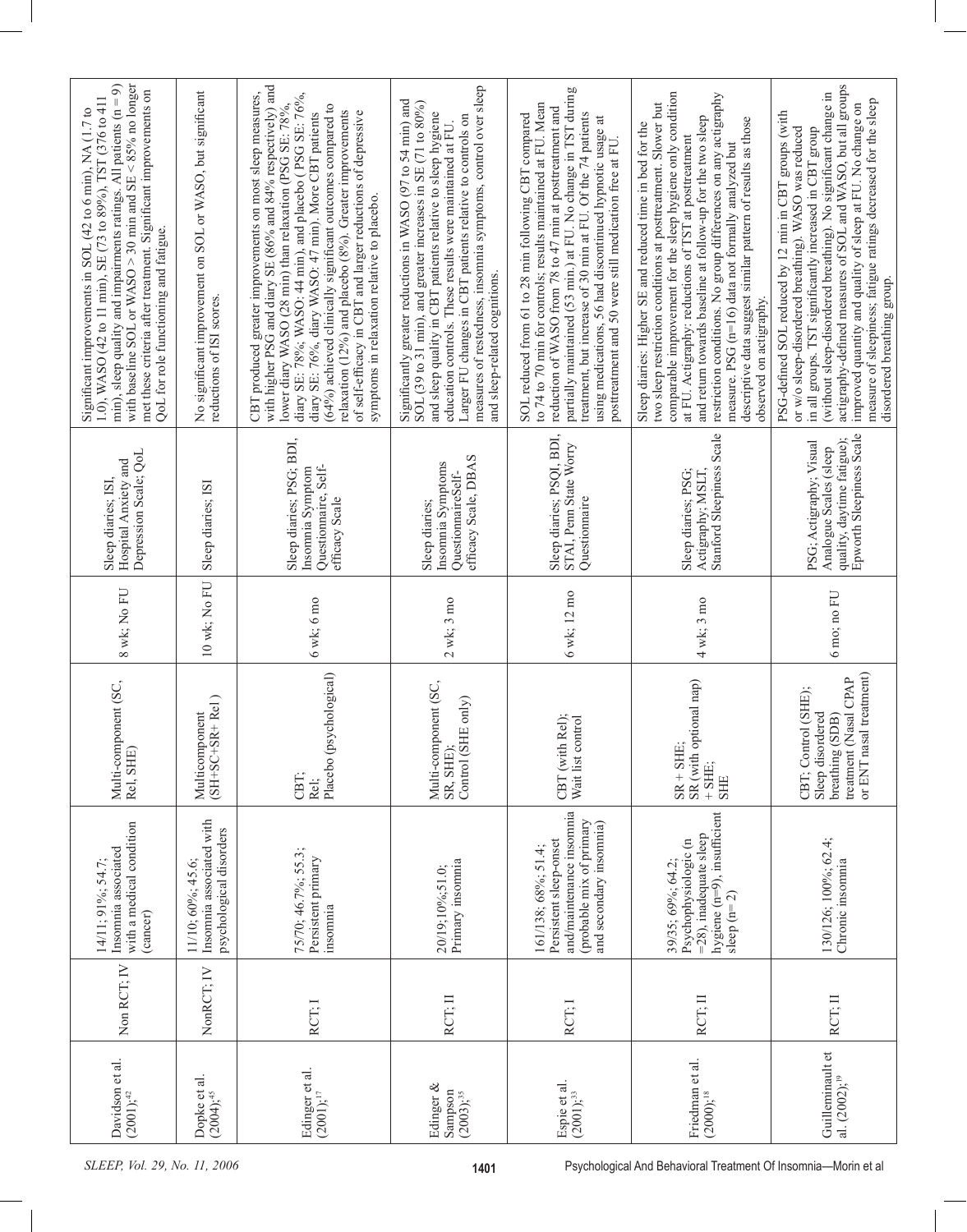| with baseline SOL or WASO > 30 min and SE $\leq$ 85% no longer<br>min), sleep quality and impairments ratings. All patients $(n = 9)$<br>met these criteria after treatment. Significant improvements on<br>1.0), WASO (42 to 11 min), SE (73 to 89%), TST (376 to 411<br>Significant improvements in SOL (42 to 6 min), NA (1.7 to<br>QoL for role functioning and fatigue. | No significant improvement on SOL or WASO, but significant<br>reductions of ISI scores. | with higher PSG and diary SE (86% and 84% respectively) and<br>diary SE: 78%; WASO: 44 min), and placebo (PSG SE: 76%, diary SE: 76%, diary WASO: 47 min). More CBT patients<br>CBT produced greater improvements on most sleep measures,<br>lower diary WASO (28 min) than relaxation (PSG SE: 78%,<br>(64%) achieved clinically significant outcomes compared to<br>relaxation (12%) and placebo (8%). Greater improvements<br>of self-efficacy in CBT and larger reductions of depressive<br>symptoms in relaxation relative to placebo. | measures of restedness, insomnia symptoms, control over sleep<br>Significantly greater reductions in WASO (97 to 54 min) and SOL (39 to 31 min), and greater increases in SE (71 to 80%)<br>and sleep quality in CBT patients relative to sleep hygiene<br>Larger FU changes in CBT patients relative to controls on<br>education controls. These results were maintained at FU.<br>and sleep-related cognitions. | partially maintained (53 min.) at FU. No change in TST during<br>to 74 to 70 min for controls; results maintained at FU. Mean<br>reduction of WASO from 78 to 47 min at posttreatment and<br>treatment, but increase of 30 min at FU. Of the 74 patients<br>SOL reduced from 61 to 28 min following CBT compared<br>using medications, 56 had discontinued hypnotic usage at<br>posttreatment and 50 were still medication free at FU. | comparable improvement for the sleep hygiene only condition<br>restriction conditions. No group differences on any actigraphy<br>two sleep restriction conditions at posttreatment. Slower but<br>and return towards baseline at follow-up for the two sleep<br>descriptive data suggest similar pattern of results as those<br>Sleep diaries: Higher SE and reduced time in bed for the<br>at FU. Actigraphy: reductions of TST at posttreatment<br>measure. PSG (n=16) data not formally analyzed but<br>observed on actigraphy. | (without sleep-disordered breathing). No significant change in<br>actigraphy-defined measures of SOL and WASO, but all groups<br>measure of sleepiness; fatigue ratings decreased for the sleep<br>improved quantity and quality of sleep at FU. No change on<br>PSG-defined SOL reduced by 12 min in CBT groups (with<br>or w/o sleep-disordered breathing). WASO was reduced<br>in all groups. TST significantly increased in CBT group<br>disordered breathing group. |
|------------------------------------------------------------------------------------------------------------------------------------------------------------------------------------------------------------------------------------------------------------------------------------------------------------------------------------------------------------------------------|-----------------------------------------------------------------------------------------|---------------------------------------------------------------------------------------------------------------------------------------------------------------------------------------------------------------------------------------------------------------------------------------------------------------------------------------------------------------------------------------------------------------------------------------------------------------------------------------------------------------------------------------------|-------------------------------------------------------------------------------------------------------------------------------------------------------------------------------------------------------------------------------------------------------------------------------------------------------------------------------------------------------------------------------------------------------------------|----------------------------------------------------------------------------------------------------------------------------------------------------------------------------------------------------------------------------------------------------------------------------------------------------------------------------------------------------------------------------------------------------------------------------------------|------------------------------------------------------------------------------------------------------------------------------------------------------------------------------------------------------------------------------------------------------------------------------------------------------------------------------------------------------------------------------------------------------------------------------------------------------------------------------------------------------------------------------------|--------------------------------------------------------------------------------------------------------------------------------------------------------------------------------------------------------------------------------------------------------------------------------------------------------------------------------------------------------------------------------------------------------------------------------------------------------------------------|
| Depression Scale; QoL<br>Hospital Anxiety and<br>Sleep diaries; ISI,                                                                                                                                                                                                                                                                                                         | Sleep diaries; ISI                                                                      | Sleep diaries; PSG; BDI,<br>Questionnaire, Self-<br>Insomnia Symptom<br>efficacy Scale                                                                                                                                                                                                                                                                                                                                                                                                                                                      | efficacy Scale, DBAS<br>Insomnia Symptoms<br>QuestionnaireSelf-<br>Sleep diaries;                                                                                                                                                                                                                                                                                                                                 | Sleep diaries; PSQI, BDI,<br>STAI, Penn State Worry<br>Questionnaire                                                                                                                                                                                                                                                                                                                                                                   | Stanford Sleepiness Scale<br>Sleep diaries; PSG;<br>Actigraphy; MSLT,                                                                                                                                                                                                                                                                                                                                                                                                                                                              | Epworth Sleepiness Scale<br>quality, daytime fatigue);<br>PSG; Actigraphy; Visual<br>Analogue Scales (sleep                                                                                                                                                                                                                                                                                                                                                              |
| 8 wk; No FU                                                                                                                                                                                                                                                                                                                                                                  | 10 wk; No FU                                                                            | 6 wk; 6 mo                                                                                                                                                                                                                                                                                                                                                                                                                                                                                                                                  | $2$ wk; $3$ mo                                                                                                                                                                                                                                                                                                                                                                                                    | 6 wk; 12 mo                                                                                                                                                                                                                                                                                                                                                                                                                            | 4 wk; 3 mo                                                                                                                                                                                                                                                                                                                                                                                                                                                                                                                         | $6 \text{ mo}$ ; no $\text{FU}$                                                                                                                                                                                                                                                                                                                                                                                                                                          |
| Multi-component (SC,<br>Rel, SHE)                                                                                                                                                                                                                                                                                                                                            | $(SH+SC+SR+Rel)$<br>Multicomponent                                                      | Placebo (psychological)<br>CBT:<br>Rel:                                                                                                                                                                                                                                                                                                                                                                                                                                                                                                     | Multi-component (SC,<br>$E$ only)<br>Control (SF<br>SR, SHE)                                                                                                                                                                                                                                                                                                                                                      | CBT (with Rel);<br>Wait list control                                                                                                                                                                                                                                                                                                                                                                                                   | SR (with optional nap)<br>$SR + SHE$ ;<br>$+$ SHE;<br>SHE                                                                                                                                                                                                                                                                                                                                                                                                                                                                          | or ENT nasal treatment)<br>treatment (Nasal CPAP<br>CBT; Control (SHE);<br>Sleep disordered<br>breathing (SDB)                                                                                                                                                                                                                                                                                                                                                           |
| with a medical condition<br>Insomnia associated<br>14/11: 91%: 54.7<br>(cancer)                                                                                                                                                                                                                                                                                              | Insomnia associated with<br>psychological disorders<br>11/10; 60%; 45.6;                | 75/70; 46.7%; 55.3;<br>Persistent primary<br>insomnia                                                                                                                                                                                                                                                                                                                                                                                                                                                                                       | Primary insomnia<br>20/19;10%;51.0;                                                                                                                                                                                                                                                                                                                                                                               | and/maintenance insomnia<br>(probable mix of primary<br>and secondary insomnia)<br>Persistent sleep-onset<br>161/138; 68%; 51.4;                                                                                                                                                                                                                                                                                                       | hygiene $(n=9)$ , insufficient<br>=28), inadequate sleep<br>Psychophysiologic (n<br>39/35; 69%; 64.2;<br>sleep $(n=2)$                                                                                                                                                                                                                                                                                                                                                                                                             | 130/126; 100%; 62.4;<br>Chronic insomnia                                                                                                                                                                                                                                                                                                                                                                                                                                 |
| Non RCT; IV                                                                                                                                                                                                                                                                                                                                                                  | NonRCT; IV                                                                              | RCT; I                                                                                                                                                                                                                                                                                                                                                                                                                                                                                                                                      | RCT; II                                                                                                                                                                                                                                                                                                                                                                                                           | RCT: I                                                                                                                                                                                                                                                                                                                                                                                                                                 | RCT; II                                                                                                                                                                                                                                                                                                                                                                                                                                                                                                                            | RCT; II                                                                                                                                                                                                                                                                                                                                                                                                                                                                  |
| Davidson et al.<br>$(2001)$ ; <sup>42</sup>                                                                                                                                                                                                                                                                                                                                  | Dopke et al.<br>$(2004)$ ; <sup>45</sup>                                                | Edinger et al.<br>$(200\bar{1})$ ; <sup>17</sup>                                                                                                                                                                                                                                                                                                                                                                                                                                                                                            | Edinger &<br>Sampson<br>$(2003),^{35}$                                                                                                                                                                                                                                                                                                                                                                            | Espie et al.<br>$(2001)$ ; <sup>33</sup>                                                                                                                                                                                                                                                                                                                                                                                               | Friedman et al.<br>$(2000)$ ; <sup>18</sup>                                                                                                                                                                                                                                                                                                                                                                                                                                                                                        | Guilleminault et<br>al. (2002); <sup>19</sup>                                                                                                                                                                                                                                                                                                                                                                                                                            |
| SLEEP, Vol. 29, No. 11, 2006                                                                                                                                                                                                                                                                                                                                                 |                                                                                         |                                                                                                                                                                                                                                                                                                                                                                                                                                                                                                                                             | 1402                                                                                                                                                                                                                                                                                                                                                                                                              |                                                                                                                                                                                                                                                                                                                                                                                                                                        | Psychological And Behavioral Treatment Of Insomnia-Morin et al                                                                                                                                                                                                                                                                                                                                                                                                                                                                     |                                                                                                                                                                                                                                                                                                                                                                                                                                                                          |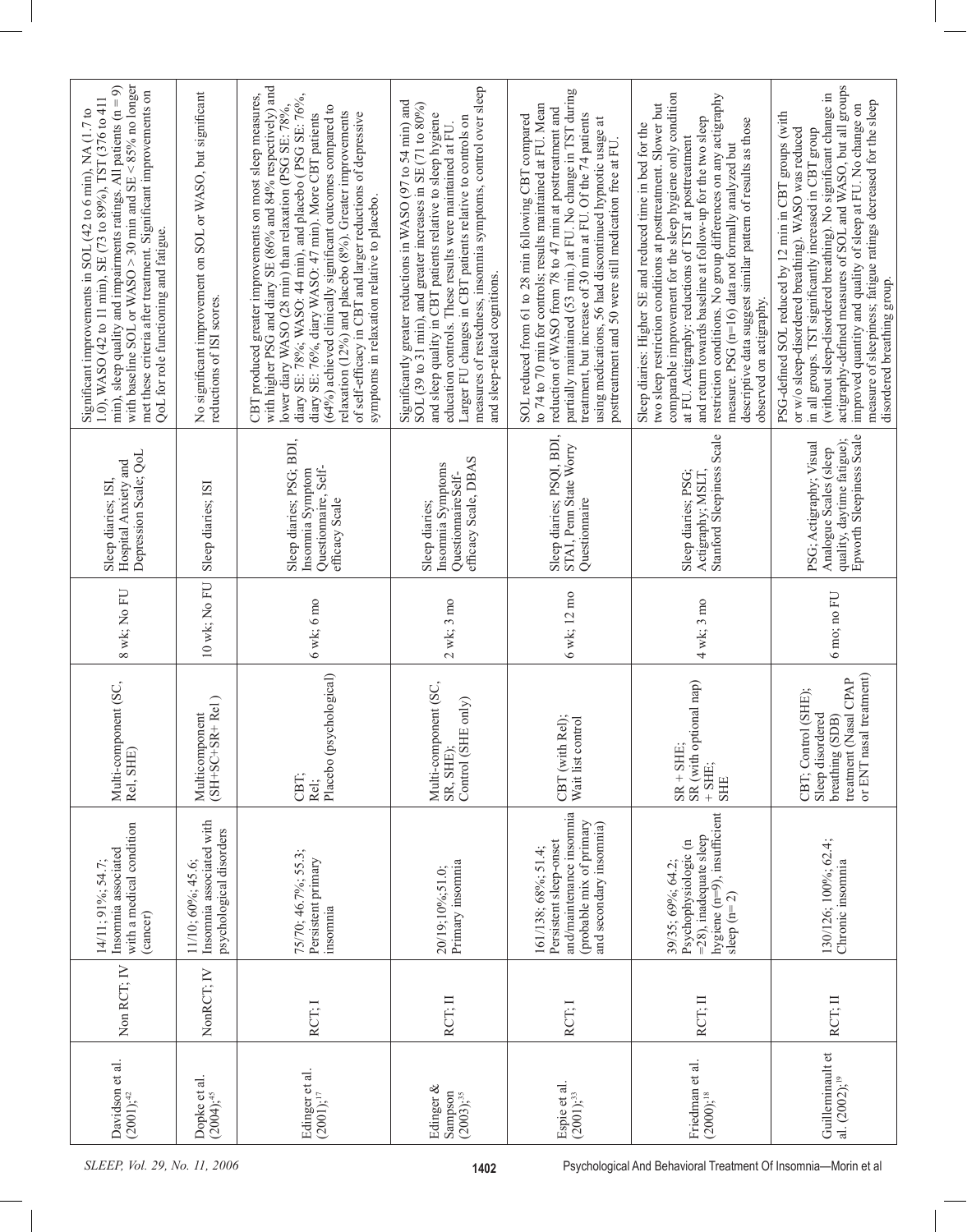| 75.6%; for those with sleep-maintenance insomnia, WASO was<br>reduced from 69.4 to 32.9 min and SE increased from 59.3% to<br>parameters. For patients with sleep onset insomnia, SOL was<br>decreased from 65 to 41.5 min, SE increased from 62.1% to<br>CBT produced significant improvements in most sleep<br>75.9%, and TST increased from 298 to 333 min. | only groups. More CBT patients achieved clinically significant<br>CBT + zolpidem conditions. No information for medication<br>SE increased by 14% and SOL decreased by 34 min in CBT<br>min) in the medication only group. No differences on mood<br>measures. Gains maintained at 12-month FU for CBT and<br>group. TST increased in all 4 groups, with largest gain (78<br>changes on SOL and SE measures. | Significant reductions of anxiety and depressive symptoms but<br>79.6%) and nonmedicated insommiacs (from 67.0% to 78.8%).<br>medicated participants receiving relaxation reported improved<br>or without relaxation) reduced medication use by 78% at FU.<br>Relaxation increased SE in both medicated (from 75.7% to<br>symptoms than no relaxation. Medicated participants (with<br>sleep quality. Relaxation associated with fewer withdrawal<br>Worsening of all other sleep measures during medication<br>withdrawal; relaxation did not attenuate this effect. Only<br>no change in sleepiness. | 19% of control patients. None of the secondary measures were<br>increased in both conditions at post-treatment. 57% of treated<br>patients achieved clinical improvement in SE compared with<br>medical or psychiatric disorders. Greater improvements for<br>(posttreatment) to 78% (follow-up). SOL reduced and TST<br>from 87min (baseline) to 61 min (posttreatment) to 56 min<br>treated patients relative to controls with WASO reductions<br>(follow-up) and SE increases from 67% (baseline) to 78%<br>No difference in outcome between insomnia secondary to<br>significant. | No significant change on PSG measures. All groups (including<br>Sleep Restriction and Relaxation more effective than Placebo<br>on sleep continuity variables at post and FU. WASO reduced<br>functioning. Sleep restriction produced best outcomes at FU.<br>Restriction, compared to 67 min (baseline), 43 (post), and<br>52 (FU) for Relaxation. No significant gains in daytime<br>from 67 min (baseline) to 43 (post) to 38 (FU) in Sleep<br>placebo) improved on the secondary variables. | diary measures of WASO, SE, sleep quality, but not SOL. The<br>Relaxation produced more improvement than no treatment on<br>for treated insomniacs went from 22 min (baseline) to 13 min<br>(posttreatment) and SE went from 84.8% (baseline) to 88.4%<br>(posttreatment). No group differences for daytime measures.<br>magnitude of improvement was small. For example, WASO |
|----------------------------------------------------------------------------------------------------------------------------------------------------------------------------------------------------------------------------------------------------------------------------------------------------------------------------------------------------------------|--------------------------------------------------------------------------------------------------------------------------------------------------------------------------------------------------------------------------------------------------------------------------------------------------------------------------------------------------------------------------------------------------------------|--------------------------------------------------------------------------------------------------------------------------------------------------------------------------------------------------------------------------------------------------------------------------------------------------------------------------------------------------------------------------------------------------------------------------------------------------------------------------------------------------------------------------------------------------------------------------------------------------------|---------------------------------------------------------------------------------------------------------------------------------------------------------------------------------------------------------------------------------------------------------------------------------------------------------------------------------------------------------------------------------------------------------------------------------------------------------------------------------------------------------------------------------------------------------------------------------------|-------------------------------------------------------------------------------------------------------------------------------------------------------------------------------------------------------------------------------------------------------------------------------------------------------------------------------------------------------------------------------------------------------------------------------------------------------------------------------------------------|--------------------------------------------------------------------------------------------------------------------------------------------------------------------------------------------------------------------------------------------------------------------------------------------------------------------------------------------------------------------------------|
| Sleep diaries                                                                                                                                                                                                                                                                                                                                                  | <b>BDI</b> , Profile of Moods<br>Sleep diaries;<br>State scale                                                                                                                                                                                                                                                                                                                                               | Epworth Sleepiness<br>Scale, BDI, STAI.<br>Sleep diaries;                                                                                                                                                                                                                                                                                                                                                                                                                                                                                                                                              | Scale, Insomnia Impact<br>Geriatric Depression<br>Sleep diaries; STAI,<br>Scale                                                                                                                                                                                                                                                                                                                                                                                                                                                                                                       | Scale, DBAS; Insomnia<br>Impact Scale, Fatigue<br><b>Epworth Sleepiness</b><br>Sleep diaries; PSG;<br>Severity Scale                                                                                                                                                                                                                                                                                                                                                                            | Scales, Penn State Worry<br>Sleep diaries; DBAS,<br>Fatigue Severity and;<br>Epworth Sleepiness<br>Questionnaire                                                                                                                                                                                                                                                               |
| $10$ wk; $1$ mo                                                                                                                                                                                                                                                                                                                                                | 8 wk; 12 mo                                                                                                                                                                                                                                                                                                                                                                                                  | $6$ wk; $2$ mo                                                                                                                                                                                                                                                                                                                                                                                                                                                                                                                                                                                         | 4 wk; 3 mo                                                                                                                                                                                                                                                                                                                                                                                                                                                                                                                                                                            | $6$ wk; $12$ mo $\,$                                                                                                                                                                                                                                                                                                                                                                                                                                                                            | $3$ wk; $5$ wk                                                                                                                                                                                                                                                                                                                                                                 |
| Rel)<br>CBT (with                                                                                                                                                                                                                                                                                                                                              | $SHE + zolpidem;$<br>$CBT + z$ olpidem;<br>Rel);<br>Pill placebo<br>CBT (with                                                                                                                                                                                                                                                                                                                                | Medication withdrawal<br>Rel with medication<br>No treatment<br>withdrawal:<br>Rel alone;<br>alone;                                                                                                                                                                                                                                                                                                                                                                                                                                                                                                    | Multicomponent (SC,<br>Wait list control<br>Rel, SHE);                                                                                                                                                                                                                                                                                                                                                                                                                                                                                                                                | Placebo (psychological)<br>Rel;<br>SR:                                                                                                                                                                                                                                                                                                                                                                                                                                                          | Wait list control<br>Rel;                                                                                                                                                                                                                                                                                                                                                      |
| 42/42; 52%; 53.6;<br>Primary insomnia                                                                                                                                                                                                                                                                                                                          | 63/54; 70%; 47.1;<br>Primary insomnia                                                                                                                                                                                                                                                                                                                                                                        | insomnia and Hypnotic<br>dependent insomnia<br>Psychophysiologic<br>40/40; 58%; 52                                                                                                                                                                                                                                                                                                                                                                                                                                                                                                                     | Insomnia secondary to<br>medical/psychiatric<br>49/44; 48%; 68.6;<br>conditions                                                                                                                                                                                                                                                                                                                                                                                                                                                                                                       | Psychophysiological<br>89/72; 74%; 68.03;<br>insomnia                                                                                                                                                                                                                                                                                                                                                                                                                                           | NS/57;68.5%; 21.2<br>Primary insomnia                                                                                                                                                                                                                                                                                                                                          |
| replication<br>series; V<br>Case                                                                                                                                                                                                                                                                                                                               | RCT; I                                                                                                                                                                                                                                                                                                                                                                                                       | NonRCT; III                                                                                                                                                                                                                                                                                                                                                                                                                                                                                                                                                                                            | RCT; I                                                                                                                                                                                                                                                                                                                                                                                                                                                                                                                                                                                | RCT: I                                                                                                                                                                                                                                                                                                                                                                                                                                                                                          | RCT; I                                                                                                                                                                                                                                                                                                                                                                         |
| Hryshko-Mullen<br>Lichstein et al.<br>Jacobs et al.<br>$(2000)$ ; <sup>40</sup><br>$(2004)^{34}$<br>$(1999);^{50}$                                                                                                                                                                                                                                             |                                                                                                                                                                                                                                                                                                                                                                                                              | Lichstein et al.<br>$(2000)$ ; <sup>43</sup>                                                                                                                                                                                                                                                                                                                                                                                                                                                                                                                                                           | Lichstein et al.<br>$(2001)$ ; <sup>20</sup>                                                                                                                                                                                                                                                                                                                                                                                                                                                                                                                                          | Means et al.<br>$(2000);^{37}$                                                                                                                                                                                                                                                                                                                                                                                                                                                                  |                                                                                                                                                                                                                                                                                                                                                                                |
| SLEEP, Vol. 29, No. 11, 2006                                                                                                                                                                                                                                                                                                                                   |                                                                                                                                                                                                                                                                                                                                                                                                              |                                                                                                                                                                                                                                                                                                                                                                                                                                                                                                                                                                                                        | 1403                                                                                                                                                                                                                                                                                                                                                                                                                                                                                                                                                                                  | Psychological And Behavioral Treatment Of Insomnia-Morin et a                                                                                                                                                                                                                                                                                                                                                                                                                                   |                                                                                                                                                                                                                                                                                                                                                                                |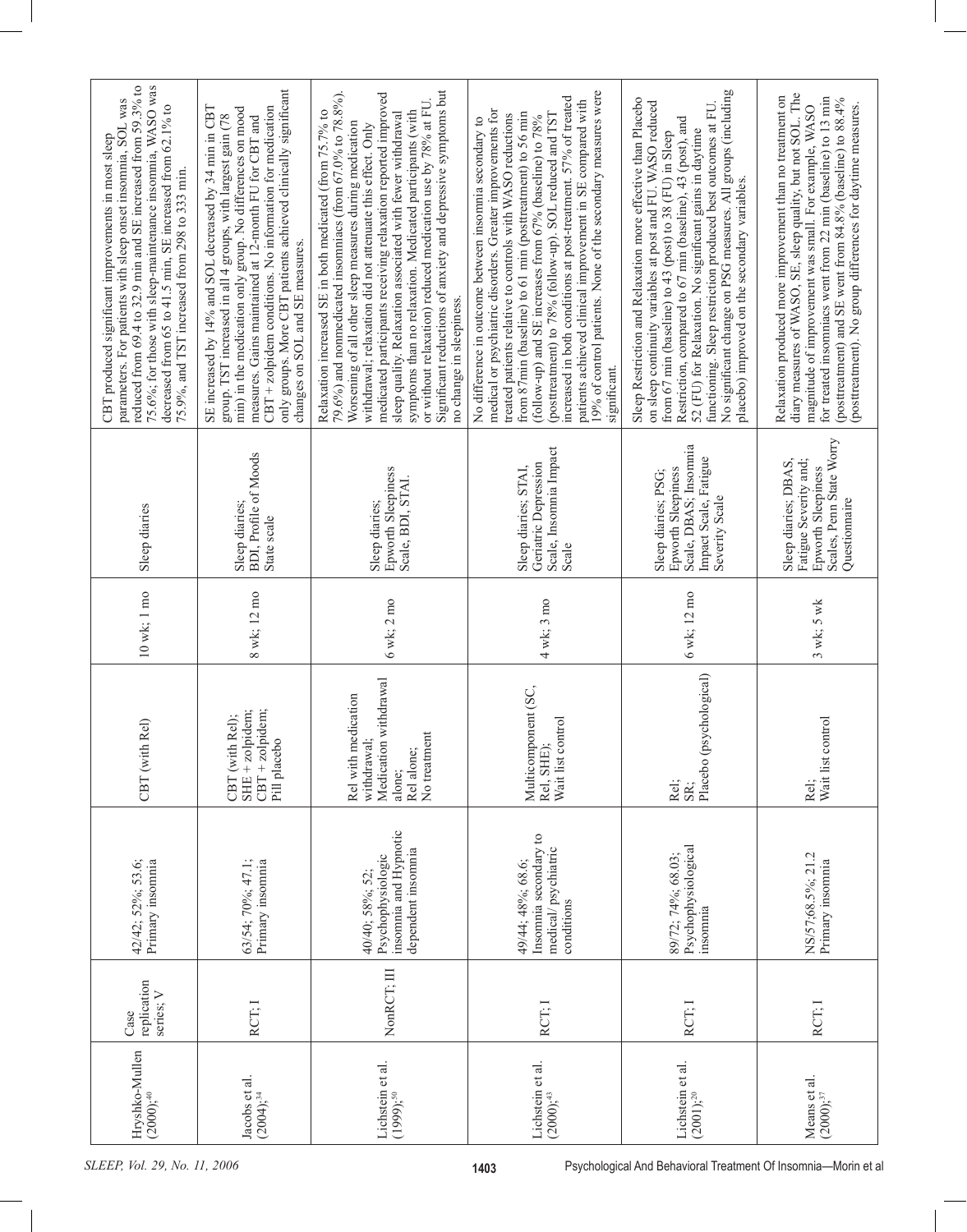| The addition of telephone consultations to a self-help treatment<br>SE > 80% at follow up. Improvements were also obtained on<br>secondary measures of PSQI, ISI, DBAS and BDI. Hypnotic<br>and $SE$ (+15% vs. +11%) at posttreatment, but both treated<br>improved than controls. 59% (17/29) of treated patients had<br>slightly enhanced outcome on TWT (- 82 min vs. - 62 min)<br>groups were comparable at follow-up and remained more<br>use decreased in all three groups. | for CBT initially but evidence of longer term cost offsets due to<br>achieved low hypnotic ( $<$ 50% of baseline) or no hypnotic use<br>month follow-up in CBT than in control group. Greater costs<br>scores (global, sleep latency, sleep efficiency) and reductions<br>at 6-month follow-up. Lower SF-36 vitality scale at the three<br>percentages of the CBT group (39%) than controls (11%)<br>CBT patients showed significant improvements in PSQI<br>of hypnotic use at 3- and 6-month follow-ups. Greater<br>reduction of sleep medication usage. | showed that all three treated groups spent less time awake after<br>All three treatments improved significantly more than placebo,<br>improvements over time, whereas Medication a lone group did<br>benefits. CBT reduced diary measures of WASO from 50 to 22<br>min, Med 55 to 29 min and combined 57 to 21 min compared<br>not, and the combined condition showed more variable long-<br>11% (PCT), 21% (CBT+Med), and 4% (Placebo). PSG data<br>with 62 to 52 min for placebo. SE increased by 17% (CBT),<br>was superior to placebo. CBT patients best sustained sleep<br>sleep-onset than placebo, but only the combined approach<br>with a trend for the combined condition to yield greatest<br>term outcomes. | medication taper, reported greater sleep improvements relative<br>frequency (80%) of benzodiazepine use, but more participants<br>treatment. Modest changes in sleep during initial withdrawal<br>to patients receiving medication taper alone. Improvements<br>reported on secondary variables (ISI, BAI BDI) in all three<br>receiving the combined intervention were drug-free at post<br>but participants receiving CBT, alone or combined with<br>All three groups reduced both the quantity (90%) and<br>groups, with gains maintained through FU. | 55 to 42 min. SHE+Rel reduced SOL from 71 to 51 min and<br>WASO from 47 to 33 min. No significant group differences<br>SHE+SC reduced SOL from 87 to 56 min and WASO from<br>greater for sleep than daytime measures. Treatment effects<br>between treatments. Effect sizes were of medium size and<br>maintained in both treatment groups. Controls showed no<br>improvement on any variable. |
|-----------------------------------------------------------------------------------------------------------------------------------------------------------------------------------------------------------------------------------------------------------------------------------------------------------------------------------------------------------------------------------------------------------------------------------------------------------------------------------|------------------------------------------------------------------------------------------------------------------------------------------------------------------------------------------------------------------------------------------------------------------------------------------------------------------------------------------------------------------------------------------------------------------------------------------------------------------------------------------------------------------------------------------------------------|-------------------------------------------------------------------------------------------------------------------------------------------------------------------------------------------------------------------------------------------------------------------------------------------------------------------------------------------------------------------------------------------------------------------------------------------------------------------------------------------------------------------------------------------------------------------------------------------------------------------------------------------------------------------------------------------------------------------------|----------------------------------------------------------------------------------------------------------------------------------------------------------------------------------------------------------------------------------------------------------------------------------------------------------------------------------------------------------------------------------------------------------------------------------------------------------------------------------------------------------------------------------------------------------|------------------------------------------------------------------------------------------------------------------------------------------------------------------------------------------------------------------------------------------------------------------------------------------------------------------------------------------------------------------------------------------------|
| Sleep diaries; PSQI, ISI,<br>DBÁS, BAI                                                                                                                                                                                                                                                                                                                                                                                                                                            | global score), SF-36, use<br>of hypnotic medication,<br>PSQI (TST, SOL, SE,<br>treatment costs                                                                                                                                                                                                                                                                                                                                                                                                                                                             | Sleep diaries; PSG; ISI                                                                                                                                                                                                                                                                                                                                                                                                                                                                                                                                                                                                                                                                                                 | benzodiazepine use.<br>Sleep diaries; PSG;<br>ISI, BAI, BDI,                                                                                                                                                                                                                                                                                                                                                                                                                                                                                             | of daytime alertness, use<br>Sleep diaries; ISI, rating<br>of hypnotic medication,<br>life satisfaction                                                                                                                                                                                                                                                                                        |
| 6 wk; 3 mo                                                                                                                                                                                                                                                                                                                                                                                                                                                                        | $3 \text{ mo}$ ; $6 \text{ mo}$                                                                                                                                                                                                                                                                                                                                                                                                                                                                                                                            | 8 wk; 24 mo                                                                                                                                                                                                                                                                                                                                                                                                                                                                                                                                                                                                                                                                                                             | 10 wk; 12 mo                                                                                                                                                                                                                                                                                                                                                                                                                                                                                                                                             | $4$ wk; $6$ mo                                                                                                                                                                                                                                                                                                                                                                                 |
| Self-help CBT only;<br>Self-help CBT with<br>telephone contact;<br>Wait list control                                                                                                                                                                                                                                                                                                                                                                                              | medication withdrawal;<br>No treatment control<br>Rel) and<br>CBT (with                                                                                                                                                                                                                                                                                                                                                                                                                                                                                    | Combined CBT+Med;<br>Med (temazepam);<br>Placebo<br>CBT:                                                                                                                                                                                                                                                                                                                                                                                                                                                                                                                                                                                                                                                                | taper;<br>Combined CBT+<br>taper<br>Medication<br>medication<br>CBT:                                                                                                                                                                                                                                                                                                                                                                                                                                                                                     | Wait list control<br>$Rel + SHE;$<br>$SC + SHE;$                                                                                                                                                                                                                                                                                                                                               |
| 58/54; 59%; 50.8;<br>Primary insomnia                                                                                                                                                                                                                                                                                                                                                                                                                                             | chronic use of hypnotics<br>209/123; 67.5%; 65.5;<br>chronic insomnia and                                                                                                                                                                                                                                                                                                                                                                                                                                                                                  | 78/72; 65%; 65.0;<br>Primary insomnia                                                                                                                                                                                                                                                                                                                                                                                                                                                                                                                                                                                                                                                                                   | Hypnotic-dependent<br>76/69; 50%; 62.5;<br>insomnia                                                                                                                                                                                                                                                                                                                                                                                                                                                                                                      | Primary and secondary<br>66/55; 84%; 69.8;<br>insomnia                                                                                                                                                                                                                                                                                                                                         |
| RCT; I                                                                                                                                                                                                                                                                                                                                                                                                                                                                            | RCT: I                                                                                                                                                                                                                                                                                                                                                                                                                                                                                                                                                     | RCT; I                                                                                                                                                                                                                                                                                                                                                                                                                                                                                                                                                                                                                                                                                                                  | RCT; I                                                                                                                                                                                                                                                                                                                                                                                                                                                                                                                                                   | NonRCT; III                                                                                                                                                                                                                                                                                                                                                                                    |
| Morin (1999); <sup>38</sup><br>Mimeault &                                                                                                                                                                                                                                                                                                                                                                                                                                         | Morgan et al.<br>$(2003)^{15}$                                                                                                                                                                                                                                                                                                                                                                                                                                                                                                                             | Morin et al.<br>$(1999)^{12}$                                                                                                                                                                                                                                                                                                                                                                                                                                                                                                                                                                                                                                                                                           | Morin et al.<br>$(2004);^{22}$                                                                                                                                                                                                                                                                                                                                                                                                                                                                                                                           | Pallesen et al.<br>$(2003), ^{49}$                                                                                                                                                                                                                                                                                                                                                             |
| SLEEP, Vol. 29, No. 11, 2006<br>Psychological And Behavioral Treatment Of Insomnia-Morin<br>1404                                                                                                                                                                                                                                                                                                                                                                                  |                                                                                                                                                                                                                                                                                                                                                                                                                                                                                                                                                            |                                                                                                                                                                                                                                                                                                                                                                                                                                                                                                                                                                                                                                                                                                                         |                                                                                                                                                                                                                                                                                                                                                                                                                                                                                                                                                          |                                                                                                                                                                                                                                                                                                                                                                                                |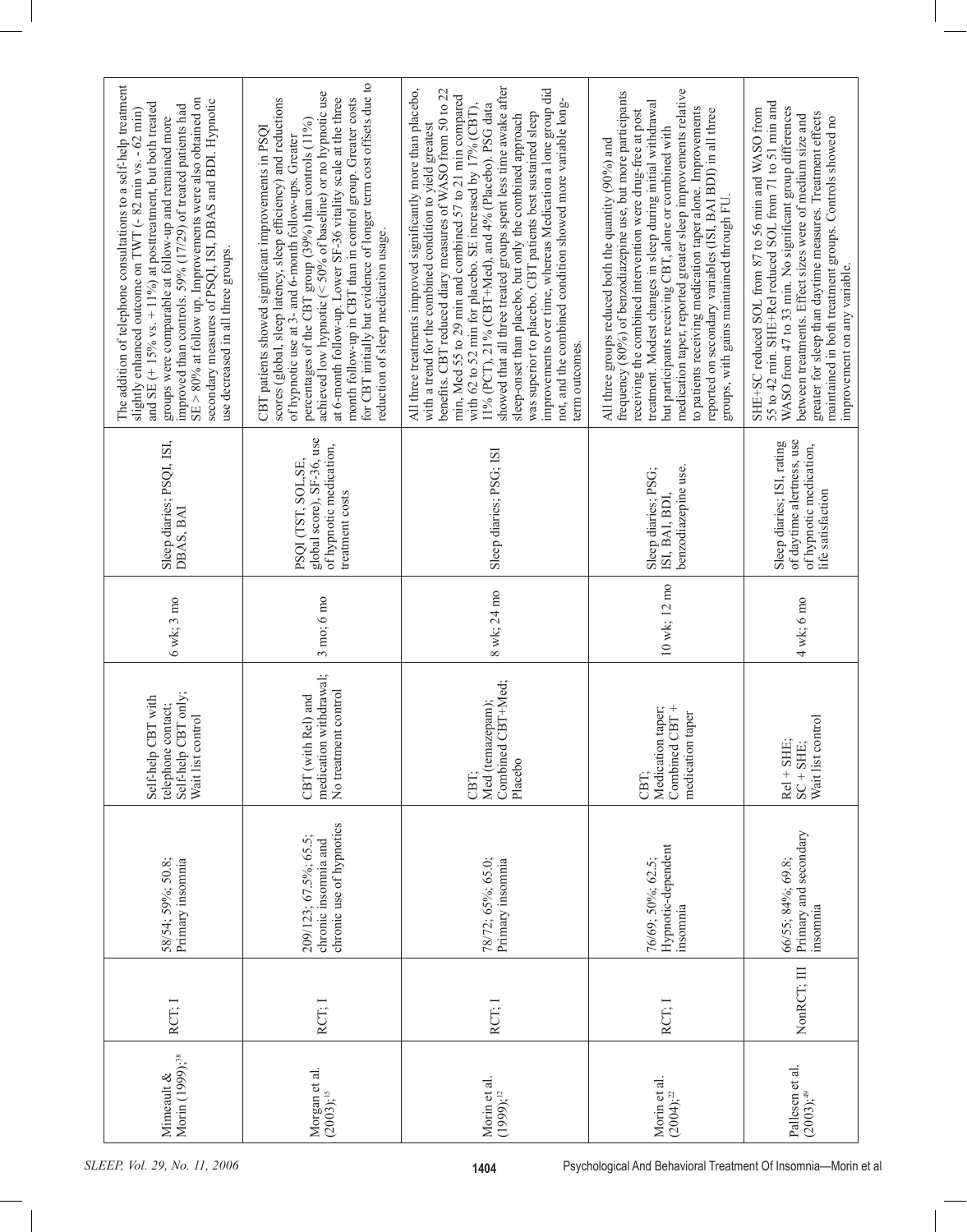|                              | improvement, with averaged SOL reduction of 48 min (65%;<br>size = 1.42), and TST increase of 34 min (13%; effect size =<br>61% completing adequate treatment trial showed significant<br>effect size = $1.25$ ), WASO reduction of 61 min (48%; effect<br>$\frac{41}{2}$ | Subjects completing a minimum adequate trial reduced their<br>SOL (55 to 21 min: effect size = .85), WASO (83 to 28 min:<br>.54), and increased TST (291 to 341 min: effect size = .54).<br>Outcomes did not vary relative to medical or psychiatric<br>effect size = 1.14), number of awakenings (effect size =<br>morbidity. | Scale scores and higher adherence to prescribed bedtime during<br>Average SOL reduction of 17 min and WASO of 28 min among<br>CBT patients. Trends suggesting lower Epworth Sleepiness<br>CBT among participants receiving modafinil. | Significant improvements on most sleep parameters over time<br>outcomes between medicated an unmedicated patients. BDI<br>among stimulus control subjects but not in controls. Lower<br>daytime sleepiness in treated subjects relative to controls at<br>post-treatment and follow-up. No significant differences in<br>and STAI showed no significant changes over time. | Arousal Scale, Sleep Efficacy Scale, and BDI (but not anxiety)<br>from baseline to 6-month follow-up, but no group differences.<br>All three groups showed significant increase of TST (Med +<br>improvements in all groups at FU relative to baseline sleep.<br>Rel = + 65 min; Med + Imagery = + 40 min; Med + SHE =<br>+34 min). Only the relaxation and imagery groups showed<br>significant pre to post changes in WASO (-17 min and - 33<br>Significant improvements across groups for the Pre-Sleep<br>min, respectively) and SE $(+9.7\% + 7.4\%)$ . Significant | proportion of Relaxation than controls had clinically significant<br>significant improvement at posttreatment and FU, and a higher<br>greater change than control in TST and PSQ1 at posttreatment,<br>produced greater change in TST than CBT at posttreatment,<br>at FU. More CBT than control patients achieved clinically<br>on measures of SE, WASO, PSQI, and DBAS. Relaxation<br>CBT more effective than control at posttreatment and FU<br>and greater change than control in SE, WASO, and PSQI<br>improvement at posttreatment. No group differences on<br>actigraphy, medication use, or secondary outcomes. |
|------------------------------|---------------------------------------------------------------------------------------------------------------------------------------------------------------------------------------------------------------------------------------------------------------------------|--------------------------------------------------------------------------------------------------------------------------------------------------------------------------------------------------------------------------------------------------------------------------------------------------------------------------------|---------------------------------------------------------------------------------------------------------------------------------------------------------------------------------------------------------------------------------------|----------------------------------------------------------------------------------------------------------------------------------------------------------------------------------------------------------------------------------------------------------------------------------------------------------------------------------------------------------------------------|--------------------------------------------------------------------------------------------------------------------------------------------------------------------------------------------------------------------------------------------------------------------------------------------------------------------------------------------------------------------------------------------------------------------------------------------------------------------------------------------------------------------------------------------------------------------------|-------------------------------------------------------------------------------------------------------------------------------------------------------------------------------------------------------------------------------------------------------------------------------------------------------------------------------------------------------------------------------------------------------------------------------------------------------------------------------------------------------------------------------------------------------------------------------------------------------------------------|
|                              |                                                                                                                                                                                                                                                                           |                                                                                                                                                                                                                                                                                                                                |                                                                                                                                                                                                                                       |                                                                                                                                                                                                                                                                                                                                                                            |                                                                                                                                                                                                                                                                                                                                                                                                                                                                                                                                                                          |                                                                                                                                                                                                                                                                                                                                                                                                                                                                                                                                                                                                                         |
|                              | Sleep diaries                                                                                                                                                                                                                                                             | Sleep diaries                                                                                                                                                                                                                                                                                                                  | Sleep diaries; Epworth<br>Sleepiness Scale                                                                                                                                                                                            | Sleep diaries; Use of<br>hypnotic medication,<br>Epworth Sleepiness<br>Scale, BDI, STAI                                                                                                                                                                                                                                                                                    | Practice and Knowledge<br>BDI, Pre-Sleep Arousal<br>Scale, Taylor Manifest<br>Scale, Sleep Hygiene<br>Scale, Sleep Efficacy<br>Anxiety Scale<br>Sleep diaries;                                                                                                                                                                                                                                                                                                                                                                                                           | Pain Questionnaire, Life<br>PSQI, DBAS, GDS,<br>BAI, SF-36, McGill<br>Sleep diaries,<br>Actigraphy;<br>satisfaction                                                                                                                                                                                                                                                                                                                                                                                                                                                                                                     |
|                              | 4-9 wk; NS                                                                                                                                                                                                                                                                | 4-9 wk; NS                                                                                                                                                                                                                                                                                                                     | 8 wk; No FU                                                                                                                                                                                                                           | 4-6 wk; 2 mo                                                                                                                                                                                                                                                                                                                                                               | $4$ wk; $6$ mo                                                                                                                                                                                                                                                                                                                                                                                                                                                                                                                                                           | $8$ wk; $4$ mo                                                                                                                                                                                                                                                                                                                                                                                                                                                                                                                                                                                                          |
|                              | CBT                                                                                                                                                                                                                                                                       | CBT                                                                                                                                                                                                                                                                                                                            | CBT + placebo drug;<br>CBT+modafinil 100<br>modafinil 100 mg<br>Contact control +<br>mg                                                                                                                                               | Med withdrawal alone;<br>withdrawal;<br>Wait list control<br>$SC + med$<br>SC alone;                                                                                                                                                                                                                                                                                       | Med (estazolam) + SHE<br>Med (estazolam) +<br>Med (estazolam) +<br>relaxation;<br>imagery;                                                                                                                                                                                                                                                                                                                                                                                                                                                                               | Rel);<br>Wait list control<br>CBT (with<br>Rel;                                                                                                                                                                                                                                                                                                                                                                                                                                                                                                                                                                         |
|                              | Mix of primary insomnia<br>and insomnia associated<br>psychiatric disorders<br>with medical or<br>85/47; 64%; 43                                                                                                                                                          | secondary insomnia<br>Mix of primary and<br>89/28; 64%; 46.5;                                                                                                                                                                                                                                                                  | Psychophysiologic<br>30/27; 70%; 41.3;<br>insomnia                                                                                                                                                                                    | Hypnotic-dependent<br>insomnia, primary<br>45/41; 54%; 56.6;<br>insomnia                                                                                                                                                                                                                                                                                                   | Psychophysiologic<br>41/32; 66%; 47.2;<br>insomnia                                                                                                                                                                                                                                                                                                                                                                                                                                                                                                                       | Insomnia secondary to<br>51/38; 58%; 67.8;<br>medical illness                                                                                                                                                                                                                                                                                                                                                                                                                                                                                                                                                           |
|                              | replication<br>series; V<br>Case                                                                                                                                                                                                                                          | replication<br>series; V<br>Case                                                                                                                                                                                                                                                                                               | RCT; II                                                                                                                                                                                                                               | RCT; II                                                                                                                                                                                                                                                                                                                                                                    | RCT; II                                                                                                                                                                                                                                                                                                                                                                                                                                                                                                                                                                  | RCT; II                                                                                                                                                                                                                                                                                                                                                                                                                                                                                                                                                                                                                 |
|                              | Perlis et al.<br>$(2000)$ ; $47$                                                                                                                                                                                                                                          | Perlis et al.<br>$(2001)$ ; <sup>46</sup>                                                                                                                                                                                                                                                                                      | Perlis et al.<br>$(2004)$ ; <sup>54</sup>                                                                                                                                                                                             | Riedel et al.<br>$(1998),$ <sup>51</sup>                                                                                                                                                                                                                                                                                                                                   | Rosen et al.<br>(2000); 55                                                                                                                                                                                                                                                                                                                                                                                                                                                                                                                                               | Rybarczyk et al.<br>(2002); 27                                                                                                                                                                                                                                                                                                                                                                                                                                                                                                                                                                                          |
| SLEEP, Vol. 29, No. 11, 2006 |                                                                                                                                                                                                                                                                           |                                                                                                                                                                                                                                                                                                                                |                                                                                                                                                                                                                                       | 1405                                                                                                                                                                                                                                                                                                                                                                       |                                                                                                                                                                                                                                                                                                                                                                                                                                                                                                                                                                          | Psychological And Behavioral Treatment Of Insomnia-Morin e                                                                                                                                                                                                                                                                                                                                                                                                                                                                                                                                                              |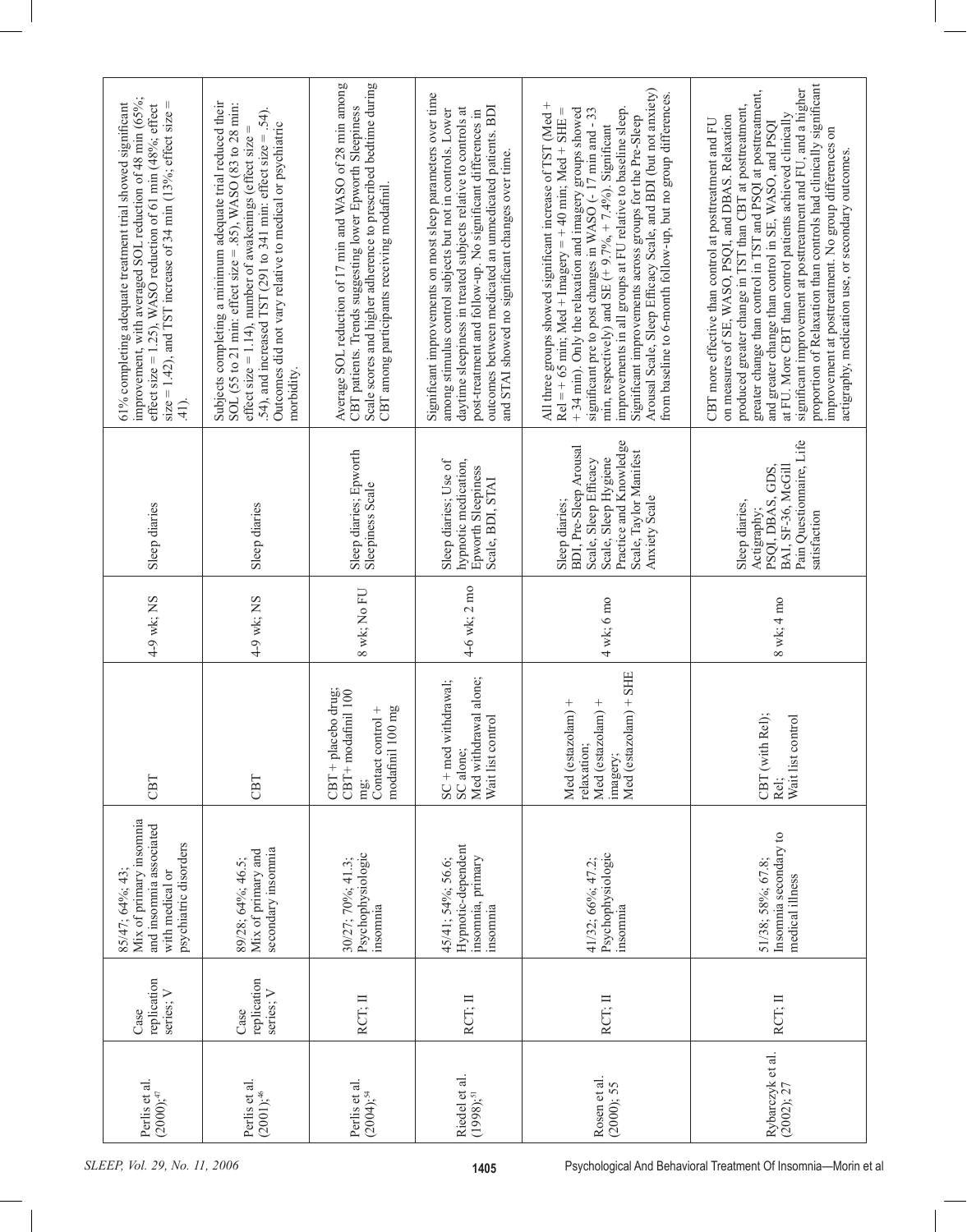| medication use decreased among participants receiving CBT<br>daytime energy, daytime dysfunction and most other quality<br>Significant improvement from baseline to FU on SOL, TST,<br>of life measures, improvement occurred in all groups. Sleep<br>SE for all groups; no group differences. On sleep quality,<br>only. | in CBT relative to controls. Improvements noted on other sleep<br>reductions of hypnotic use and improvements of DBAS scores<br>34 min), and SE (+ 10%) in treated relatie to controls. Greater<br>measures in both treated and control conditions. Attrition rate<br>Greater improvements observed on TWT (- 55 min), TST (+<br>of 24%. | Significant improvements on SOL (79 vs. 45 min), WASO (137<br>hypnotic users discontinued medication and 39% reduced their<br>use. No difference between responders and non-responders on<br>as "good" in 49%, "reasonable" in 37%, "no change" in 14%;<br>no difference between hypnotic users and non-users. 37% of<br>vs. 74 min), SE (56 vs. 71%). Overall treatment effect rated<br>baseline measures of sleep, depression, or anxiety. | (68 and 81 min at baseline vs. 43 and 46 min. at posttreatment).<br>Secondary measures of depression and anxiety improved with<br>behavioral device improved significantly for both treatments<br>No significant effects for PSG measures of sleep continuity.<br>satisfaction improved significantly. SOL measured by<br>Self-reported SOL significantly decreased and sleep<br>treatment. | compliance associated with better outcomes on DBAS, ISI, and<br>vs. 6.2 hrs.), SE (80 vs. 86%), but not for WASO. Significant<br>Significant improvements for SOL (46 vs. 26 min), TST (5.3<br>effect also found for PSQI, ISI, and DBAS. Better treatment<br>PSQI but not with SOL, TST, SE. | and SHE, whereas SR/SC had greater effect than Rel on sleep<br>maintenance variables (WASO, NA). Medication produced<br>Rel treatment had greater effect on sleep onset than SR/SC<br>largest changes in all sleep measures. | SOL: Sleep onset latency; WASO: Wake time after sleep onset;<br>TST: Total sleep time; SE: Sleep efficiency                                                                                                                                                                                          |
|---------------------------------------------------------------------------------------------------------------------------------------------------------------------------------------------------------------------------------------------------------------------------------------------------------------------------|------------------------------------------------------------------------------------------------------------------------------------------------------------------------------------------------------------------------------------------------------------------------------------------------------------------------------------------|----------------------------------------------------------------------------------------------------------------------------------------------------------------------------------------------------------------------------------------------------------------------------------------------------------------------------------------------------------------------------------------------------------------------------------------------|---------------------------------------------------------------------------------------------------------------------------------------------------------------------------------------------------------------------------------------------------------------------------------------------------------------------------------------------------------------------------------------------|-----------------------------------------------------------------------------------------------------------------------------------------------------------------------------------------------------------------------------------------------------------------------------------------------|------------------------------------------------------------------------------------------------------------------------------------------------------------------------------------------------------------------------------|------------------------------------------------------------------------------------------------------------------------------------------------------------------------------------------------------------------------------------------------------------------------------------------------------|
| PSQI, Cancer Quality of<br>Life Questionnaire                                                                                                                                                                                                                                                                             | DBAS, Medication Index<br>Sleep diaries;                                                                                                                                                                                                                                                                                                 | Sleep diaries; Global<br>improvement                                                                                                                                                                                                                                                                                                                                                                                                         | STAI, BDI, MMPI, Sleep<br>onset monitor, sleep<br>satisfaction<br>PSG;                                                                                                                                                                                                                                                                                                                      | Sleep diaries;PSQI,<br>DBAS, ISI, BDI                                                                                                                                                                                                                                                         | Sleep diaries                                                                                                                                                                                                                | Anxiety Inventory; STAI:<br>Insomnia Severity Index;<br>PSG: Polysomnography;<br><b>BDI: Beck Depression</b><br>PSQI: Pittsurgh Sleep<br>DBAS: Dysfunctional<br>Inventory; BAI: Beck<br><b>Belief and Attitudes</b><br>State-Trait Anxiety<br>Quality Index; ISI:<br>about Sleep Scale;<br>Inventory |
| $3-4$ wk; 6 mo                                                                                                                                                                                                                                                                                                            | $5$ wk; $9$ mo                                                                                                                                                                                                                                                                                                                           | 6 wk; NS                                                                                                                                                                                                                                                                                                                                                                                                                                     | 9 wk; No FU                                                                                                                                                                                                                                                                                                                                                                                 | 7 wk; No FU                                                                                                                                                                                                                                                                                   | 4 wk; No FU                                                                                                                                                                                                                  |                                                                                                                                                                                                                                                                                                      |
| $CBT + Progressive$<br>muscle relaxation;<br>$CBT + Autogenic$<br>training Standard<br>treatment                                                                                                                                                                                                                          | Internet CBT (with Rel);<br>Wait list control                                                                                                                                                                                                                                                                                            | medication withdrawal<br>Rel) and<br>CBT (with                                                                                                                                                                                                                                                                                                                                                                                               | Anxiety Management<br>Training;<br>Rel                                                                                                                                                                                                                                                                                                                                                      | combined with hypnotic<br>withdrawal and stress<br>Rel)<br>management<br>CBT (with                                                                                                                                                                                                            | Med (flurazepam);<br>$SR + SC$<br><b>SHE</b><br>Rel;                                                                                                                                                                         | SC: Stimulus control;<br>SR: Sleep restriction;<br>SHE: sleep hygiene<br>Med: Medication;<br>behavior therapy;<br>CBT: Cognitive-<br>Rel: Relaxation;<br>education;                                                                                                                                  |
| Insomnia secondary to<br>NS/229; 75%; 58;<br>cancer                                                                                                                                                                                                                                                                       | 109/81; 65%; 44.1;<br>Primary insomnia                                                                                                                                                                                                                                                                                                   | secondary (9 affective, 4<br>neurological, 1 medical)<br>54 psychophysiologic, 5<br>hypnotic dependent, 14<br>127/86; 65%; 46;                                                                                                                                                                                                                                                                                                               | Sleep onset insomnia<br>23/20; 70%; 36.0;                                                                                                                                                                                                                                                                                                                                                   | Primary insomnia<br>50; 66%; 51.4;                                                                                                                                                                                                                                                            | Psychophysiologic<br>53/53; 70%; 44.1;<br>insomnia                                                                                                                                                                           |                                                                                                                                                                                                                                                                                                      |
| NonRCT; IV                                                                                                                                                                                                                                                                                                                | RCT; II                                                                                                                                                                                                                                                                                                                                  | replication<br>series; V<br>Case                                                                                                                                                                                                                                                                                                                                                                                                             | RCT: II                                                                                                                                                                                                                                                                                                                                                                                     | replication<br>series; V<br>Case                                                                                                                                                                                                                                                              | RCT; II                                                                                                                                                                                                                      | Randomized<br>controlled<br>RCT:<br>Inial                                                                                                                                                                                                                                                            |
| Simeit et al.<br>(2004); 16                                                                                                                                                                                                                                                                                               | Strom et al.<br>(2004); 39                                                                                                                                                                                                                                                                                                               | Verbeek et al.<br>$(1999)$ ; 48                                                                                                                                                                                                                                                                                                                                                                                                              | Viens et al.<br>(2003); 23                                                                                                                                                                                                                                                                                                                                                                  | Vincent &<br>$(2003),$ <sup>41</sup><br>Hameed                                                                                                                                                                                                                                                | Waters et al.<br>$(2003), ^{52}$                                                                                                                                                                                             | <b>Abbreviations</b>                                                                                                                                                                                                                                                                                 |
| SLEEP, Vol. 29, No. 11, 2006<br>1406                                                                                                                                                                                                                                                                                      |                                                                                                                                                                                                                                                                                                                                          |                                                                                                                                                                                                                                                                                                                                                                                                                                              |                                                                                                                                                                                                                                                                                                                                                                                             |                                                                                                                                                                                                                                                                                               |                                                                                                                                                                                                                              | Psychological And Behavioral Treatment Of Insomnia-Morin et al                                                                                                                                                                                                                                       |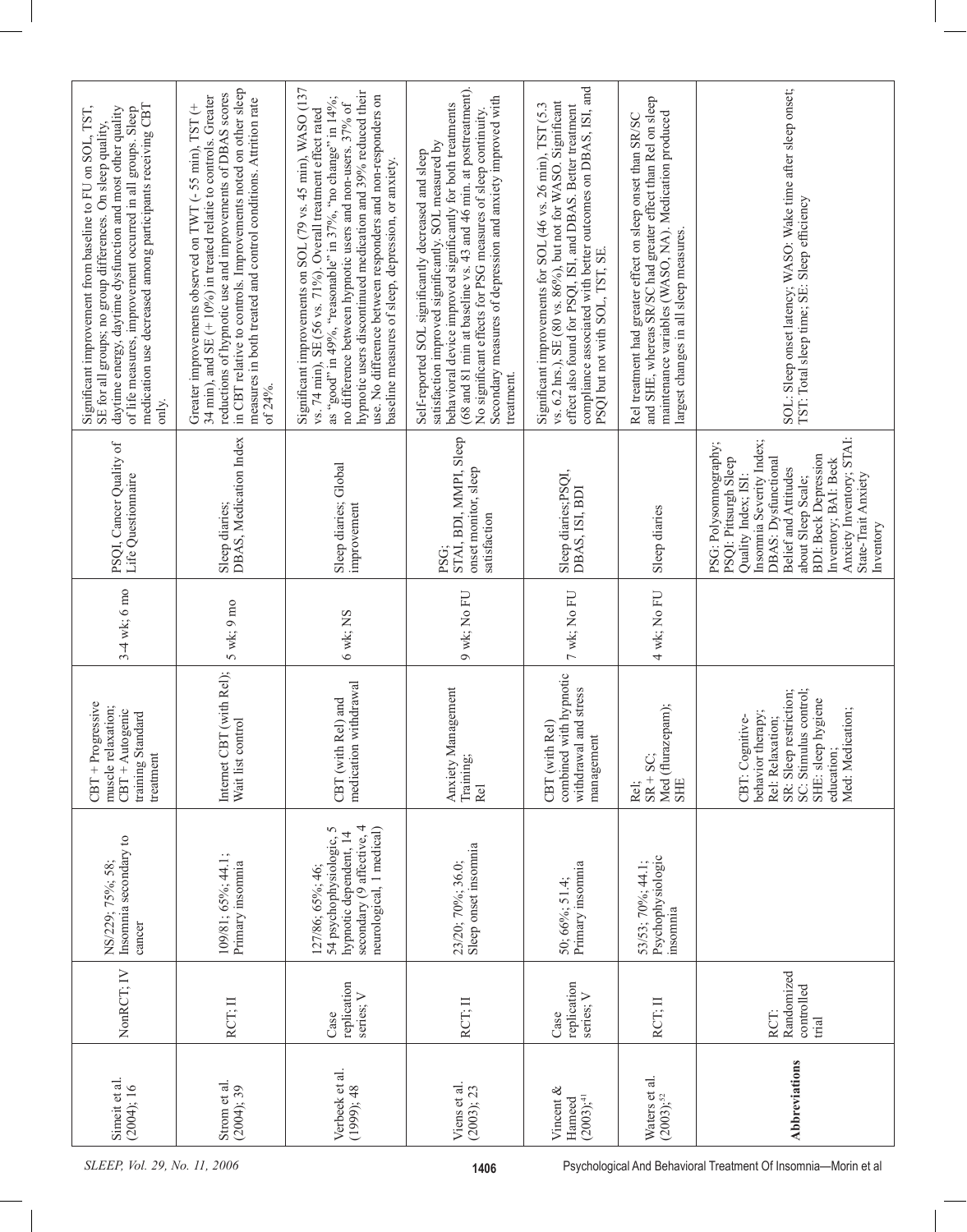on sleep efficiency but there was no evidence of improvements on secondary measures of daytime functioning. In a study that focused specifically on sleep onset insomnia,34 CBT (with relaxation) decreased SOL by a mean of 34 min with a corresponding 14% increase of SE. Sleep improvements, which had limited impact on secondary mood measures, were well maintained at follow up. Several additional studies, including both controlled and uncontrolled studies, have documented treatment efficacy for insomnia in the context of primary care settings, $14,35,36$  in comparisons of different interventions<sup>23,37</sup> or treatment implementation models,<sup>38,39</sup> or as part of case series.<sup>40,41</sup> Some of these studies will be discussed in later sections of this paper.

## **4.3 Treatment of Insomnia Associated with other Medical or Psychiatric Disorders**

 Twelve investigations have evaluated the efficacy of psychological and behavioral treatments for insomnia associated with another medical or psychiatric disorder. These studies have focused, for example, on patients with chronic pain,<sup>25</sup> cancer,<sup>16,42</sup> alcohol dependence <sup>26</sup>and older adults with various medical illnesses.<sup>27,43</sup> Only 4 of those 12 studies were RCT (Grade I or II)<sup>25-27,43</sup> and the remaining were nonrandomized studies or clinical replication series.

 In a study of 60 patients with insomnia associated with chronic pain,25 CBT was significantly more effective than control on measures of SOL, WASO, and SE, but not on number of awakenings and TST. SOL was reduced from 55 min to 28 min and SE increased from 72% to 85%. Nocturnal motor activity (as measured by actigraphy) was reduced in the treated group but not in the control group; there were no group differences on pain ratings, depressive symptoms, or medication use. In a study of 51 older adults with insomnia associated with medical illness,<sup>27</sup> CBT and relaxation conditions were more effective than control on diary measures of WASO and SE, as well as on a measure of overall sleep quality (PSQI); the relaxation group had a greater increase in TST than CBT and controls. A higher proportion of treated patients relative to controls achieved clinically significant improvements. There were no differential group effects on actigraphy, medication use, or other secondary measures of anxiety, depression, and quality of life. In a study of 49 older adults with insomnia associated with medical and psychiatric conditions,43a combined intervention of stimulus control, relaxation, and education reduced WASO 25 min and increased SE 11% at post treatment. Fifty-seven percent (57%) of treated patients achieved clinically significant improvements on SE relative to 19% of control patients; there was no significant change on secondary measures of anxiety, depression, and impact of insomnia. Outcomes were similar for individuals with insomnia associated with a medical condition and those with insomnia related to a psychiatric disorder. A controlled study conducted with recovered alcoholics<sup>26</sup> showed modest but significant improvements of SOL (- 18 min) and  $SE (+10\%)$  among insomnia-treated patients. At the 6 month follow-up, 15% of treated participants had relapses with alcohol and this proportion was not different between treated and control patients.

 Several additional studies (clinical replication series or uncontrolled group studies) have also provided evidence showing that patients with medical and psychiatric disorders could also benefit from sleep/insomnia specific interventions. Two investigations with cancer patients<sup>16,42</sup> showed that CBT was associated with improvements of sleep and of daytime functioning (e.g., fatigue, energy). One case series study of 67 patients with psychiatric disorders and insomnia44 reported significant improvements of sleep, mood, fatigue, and reduced use of sleep medication, while a smaller study<sup>45</sup> found no change on specific sleep parameters (SOL and WASO) but reported significant reductions of global insomnia severity as measured by the ISI. Additional evidence supporting the efficacy of CBT was reported in 3 clinical replications series 46-48 conducted with heterogeneous samples of patients presenting to sleep disorders clinics with a variety of primary and secondary insomnia diagnoses. Although conclusions drawn from these uncontrolled studies should be treated with caution because of the studies' high attrition rate, the evidence suggests that among those who received an adequate treatment exposure (average of 6 - 8 therapy sessions) outcomes were comparable to those patients with primary insomnia enrolled in controlled clinical trials. Furthermore, treatment response appeared comparable between patients with medical or psychiatric comorbidity and those with primary insomnia in one study. Baseline anxiety, depression, and insomnia severity did not differ among treatment responders and nonresponders.48

#### **4.4 Treatment of Insomnia in Older Adults**

 Nearly 25% (9 studies out of 37) of reviewed studies were conducted with older adults (average age  $> 60$  years old). This is in sharp contrast to our previous review <sup>12</sup> that included only a handful of studies with older subjects. Three studies focused on older adults with primary insomnia,18,20,21 2 on insomnia associated with medical or psychiatric illnesses,  $27,43$  1 included a mix of patients with primary and comorbid insomnia,<sup>49</sup> 2 evaluated the impact of psychological and behavioral interventions specifically in older adults who were chronic users of hypnotic medications,<sup>15,22</sup> and 1 study<sup>19</sup> examined the moderating role of upper airway resistance syndrome in the treatment of postmenopausal insomnia. With the exception of the study conducted by Pallesen et al,<sup>49</sup> all these investigations were RCT.

In a study of 89 older adults with primary insomnia,<sup>20</sup> sleep restriction and relaxation were both more effective than a psychological placebo for reducing WASO; changes were identical (67 min to 43 min) for the 2 treatment groups at the end of the 6-week treatment phase, but sleep restriction produced the best outcome at the 1-year follow up. No significant changes were obtained on PSG measures. All 3 conditions, including placebo control, showed improvements on secondary measures of fatigue and a measure of insomnia impact. In another placebo-controlled study,<sup>21</sup> 76 older adults treated with CBT, medication (temazepam), or combined CBT + medication improved more than those receiving placebo on the main outcome measures of WASO and SE. PSG comparisons yielded improvements in the same direction, albeit of smaller magnitude, than those reported on sleep diaries. A greater proportion of patients treated with CBT, alone or combined with medication, achieved clinically significant improvements (i.e.,  $SE > 85\%$ ) compared to those receiving medication alone or placebo.

 In a comparison of sleep restriction, with and without an optional daytime nap, to sleep education alone, $18$  both sleep restriction conditions produced greater SE increase, with reduced time spent in bed, relative to the control condition. There was no sig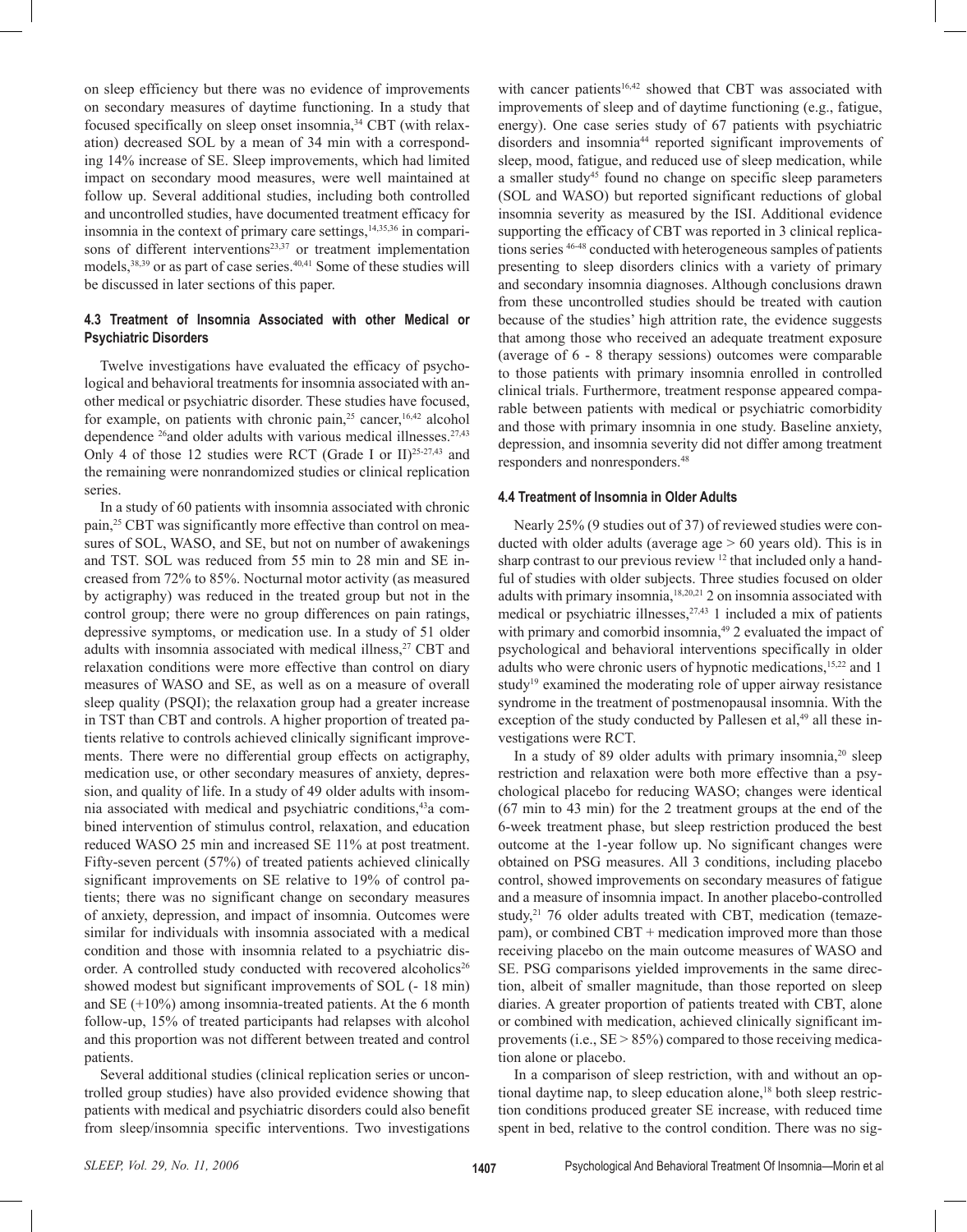nificant group difference on actigraphy or PSG measures; TST was reduced for the sleep restriction conditions at post treatment and returned towards baseline values at the 3-month follow-up. There was a mild increase of physiological sleepiness (as measured by the MSLT) but no change on subjective sleepiness. In another investigation,49 a combination of sleep education plus stimulus control was as effective as sleep education plus relaxation, and more effective than a wait-list control, in older adults with mixed primary and secondary insomnia; there were modest improvements of daytime measures for both active conditions. Two additional studies (reviewed in section 4.3) provided evidence that older adults with insomnia and comorbid medical disorders also benefitted from sleep-specific interventions.<sup>20,27</sup>

#### **4.5 Treatment of Insomnia Among Chronic Hypnotic Users**

 Four investigations examined the efficacy of psychological and behavioral interventions for insomnia in the context of chronic hypnotic usage, including 2 that were conducted with older adults.<sup>15,22</sup> In a study of 209 chronic hypnotic users,<sup>15</sup> CBT (with an optional medication taper) was associated with improved PSQI scores and reductions of hypnotic use at 3- and 6-month follow ups. A greater percentage of patients treated with CBT for insomnia (39%) relative to no treatment controls (11%) achieved at least a 50% reduction of hypnotic use relative to baseline at the 6-month follow up. A cost-offset analysis revealed that while CBT added to the initial treatment cost, there was a significant cost offset at follow up resulting from a reduction of sleep medication usage. In another study comparing a supervised medication withdrawal program, alone and combined with CBT for insomnia, to CBT alone,<sup>22</sup> all 3 interventions produced significant reductions in both the quantity (90%) and the frequency (80%) of benzodiazepine use, and more patients in the combined approach (85%) were medication free at post-treatment than for those receiving the taper schedule alone (48%) or CBT alone (54%). There were modest changes in sleep patterns during the initial 10-week withdrawal phase, but CBT-treated patients reported greater sleep improvements relative to those receiving the medication withdrawal alone. Several improvements were also reported on secondary measures of insomnia severity (ISI), anxiety (BAI) and depressive (BDI) symptoms.

 Two additional studies have examined the impact of chronic hypnotic use on outcome with middle-aged adults. One study<sup>50</sup> found a significant worsening of sleep parameters during medication withdrawal and the addition of relaxation therapy did not attenuate this effect. In a similar study using stimulus control as the main behavioral intervention,<sup>51</sup> stimulus control produced significant improvements on most sleep parameters relative to no additional treatment. There was no difference in sleep outcomes between medicated and nonmedicated patients.

#### **4.6 Validation and Comparative Efficacy of Single and Multifaceted Therapies**

 Although there are several distinct psychological and behavioral therapies for insomnia, there was a clear trend/preference for investigators to combine 2 or more of these methods when treating insomnia. The most common combination involves an educational (sleep hygiene), behavioral (stimulus control, sleep restriction, relaxation), and a cognitive therapy component, usually referred to as cognitive-behavior therapy. Indeed, 21 studies have evaluated the efficacy of CBT, either with (12 studies) or without relaxation (9 studies), and 5 more studies have used a similar multi-component interventions but without cognitive therapy (see Table 2).

 There has been no complete dismantling of CBT to isolate the relative efficacy of each component within the same study. However, comparisons of some components revealed that CBT was superior to relaxation alone in 1 study of primary insomnia<sup>17</sup> and sleep restriction was superior to relaxation at follow-up in another study with older adults.<sup>20</sup> In another study,<sup>52</sup> relaxation was more effective for sleep initiation problems relative to sleep hygiene education alone and a combination of stimulus control plus sleep restriction, whereas the latter combination had greater effects on sleep maintenance variables.

 Twelve studies have isolated in a controlled trial at least 1 therapy component such as relaxation, sleep restriction, stimulus control, or paradoxical intention. All 6 studies contrasting relaxation-based interventions (either progressive muscle relaxation or similar procedures) to a control condition, have reported that this single therapy was more effective than wait-list,<sup>27</sup> placebo,<sup>17,20</sup> no treatment,<sup>37,50</sup> and minimal sleep hygiene education control.<sup>52</sup> Two studies showed that sleep restriction was superior to either placebo<sup>20</sup> or sleep hygiene education alone,<sup>18</sup> 1 study found that stimulus control was more effective than a wait-list control,<sup>51</sup> and 1 additional investigation reported that paradoxical intention was superior to a wait-list control for sleep onset insomnia.<sup>24</sup> In spite of the inclusion of a cognitive therapy component in numerous studies, no study has yet evaluated its unique contribution to outcomes.

As in the earlier review paper, $12$  criteria developed by the American Psychological Association<sup>53</sup> for defining empirically-validated psychological treatments, were used to determine whether additional evidence was available for each psychological and behavioral interventions (See Table 3). Based on the criteria outlined in our previous review,<sup>12</sup> stimulus control therapy, relaxation training, and paradoxical intention met criteria for wellestablished psychological treatment for insomnia. With the additional evidence from the present review (indicated by studies in boldface in Table 3), sleep restriction<sup>18,20</sup> and CBT<sup>17,21</sup> would also meet criteria for well-established treatments. Furthermore, additional studies strengthened the level of evidence supporting stimulus control,<sup>51</sup> relaxation,<sup>17,20,27,37</sup> and paradoxical intention.<sup>24</sup>

## **4.7 Comparisons of Psychological/Behavioral Therapies and Medication**

 Five controlled studies conducted with primary/psychophysiological insomnia patients have evaluated the impact of psychological/behavioral interventions in comparison to or as an adjunct to hypnotic medications. Two studies evaluated the efficacy of CBT, singly and combined with medication, $2^{1,34}$  1 used a medication alone condition as a comparator to psychological treatments,<sup>52</sup> and 2 examined the incremental benefits of adding 1 treatment to the other.<sup>54,55</sup>

 In a placebo-controlled comparison of CBT and medication (temazepam) singly and combined<sup>21</sup> (study described in Sections  $4.2$ and 4.4), all 3 active treatments were more effective than placebo on sleep continuity variables, with a trend for the combined approach to yield better outcomes. These results were corroborated with PSG measures, although the magnitudes of sleep improve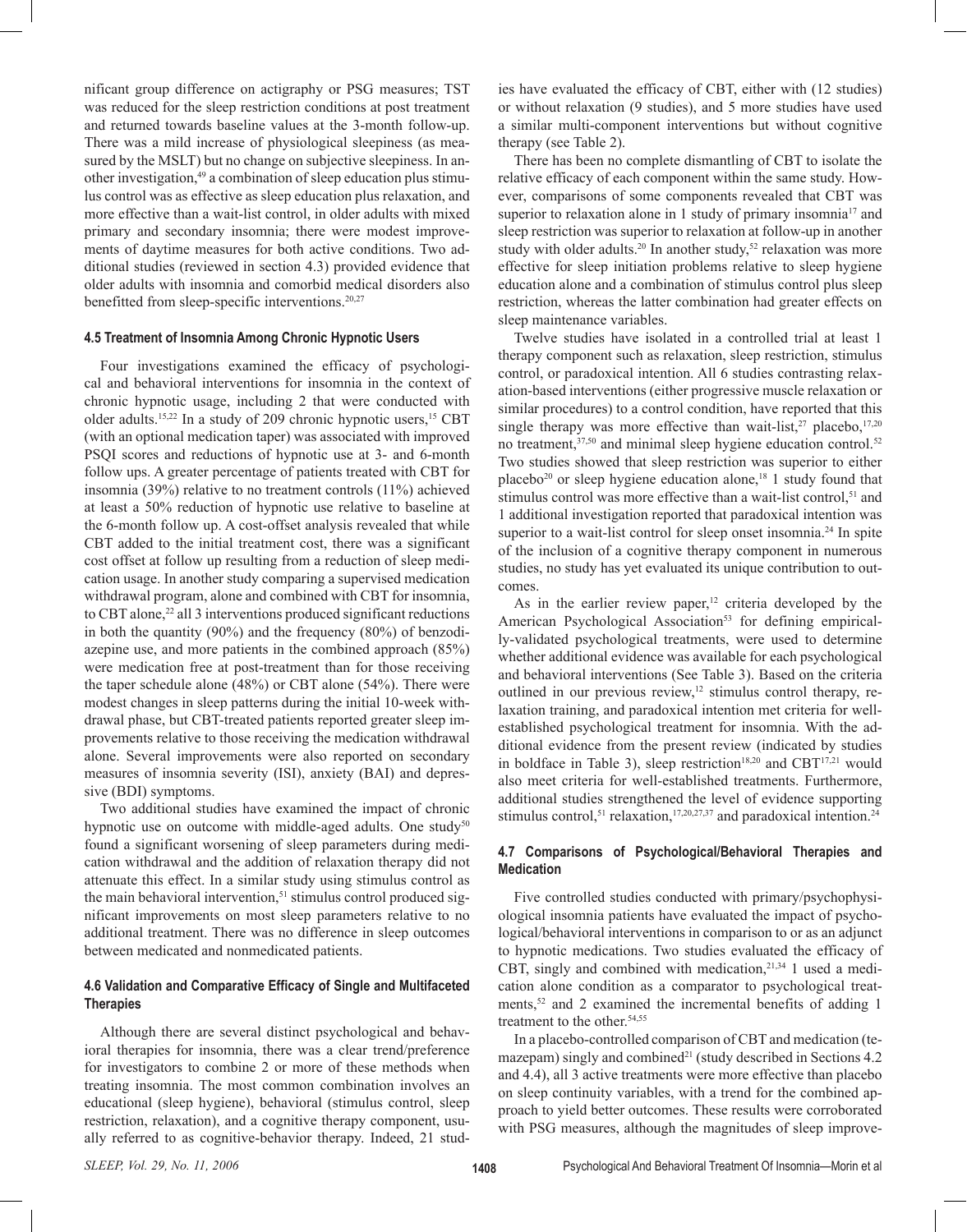**Table 3**—Key Studies Supporting Efficacy Of Psychological And Behavioral Treatments Of Insomnia

| <b>Treatment</b>  | <b>Study reference</b>                                  | <b>Evidence</b>               |
|-------------------|---------------------------------------------------------|-------------------------------|
| Stimulus control* | Espie et al. (1989) <sup>69</sup>                       | SC > Pla & Rel                |
|                   | Lacks et al. $(1983)^{70}$                              | SC > Pla                      |
|                   | Lacks et al. (1983) <sup>71</sup>                       | SC > Pla                      |
|                   | Morin & Azrin (1987;1988) <sup>72,73</sup>              | SC > IT                       |
|                   | Turner & Asher (1979) <sup>74</sup>                     | SC > Pla                      |
|                   | Riedel et al. (1998) <sup>51</sup>                      | SC > WL                       |
| Relaxation*       | Edinger et al. (2001)17 <sup>a</sup>                    | Rel > Pla                     |
|                   | Lichstein et al. $((2001)20b$                           | Rel > Pla                     |
|                   | Lick & Heffler (1977) <sup>75</sup>                     | Rel > Pla                     |
|                   | Nicassio et al. (1982) <sup>76</sup>                    | $Rel > No$ treatment          |
|                   | Turner & Asher (1979) <sup>74</sup>                     | Rel > Pla                     |
|                   | Woolfolk & McNulty (1983) <sup>77</sup>                 | Rel > WL                      |
|                   | Means et al. (2000) <sup>37</sup>                       | $Rel > No$ treatment          |
|                   | Rybarczyk et al. (2002) <sup>27c</sup>                  | Rel > WL                      |
| Paradoxical       | Espie et al. (1989) <sup>69</sup>                       | PI > Pla                      |
| Intention*        | Turner & Ascher (1979) <sup>74</sup>                    | PI > Pla                      |
|                   | Broomfield et al. (2003) <sup>24</sup>                  | PI > WL                       |
|                   | Sleep restriction* Friedman et al. (1991) <sup>78</sup> | SR > Pla                      |
|                   | Friedman et al. (2000) <sup>18</sup>                    | $SR + SHE > SHE$              |
|                   | Lichstein et al. $(2001)^{20 b}$                        | SR > P1a                      |
| <b>EMG</b>        | Nicassio et al. $(1982)^{76}$                           | $BF > No$ treatment           |
| biofeedback†      | Sanavio et al. (1990) <sup>79</sup>                     | BF > WL                       |
|                   | VanderPlate & Eno (1983) <sup>80</sup>                  | BF > WL                       |
|                   | Freedman & Papsdorf (1976) <sup>81</sup>                | BF > Pla                      |
| $CBT^*$           | Edinger et al. (2001) <sup>17a</sup>                    | CBT > Rel > Pla               |
|                   | Mimeault & Morin (1999) <sup>38</sup>                   | CBT > WL                      |
|                   | Morin et al. (1993) <sup>82</sup>                       | CBT > WL                      |
|                   | Morin et al. (1999) <sup>21</sup>                       | CBT > Pla                     |
|                   | Morin et al. (2004) <sup>22</sup>                       | <b>CBT</b> > Medication taper |
|                   | Perlis et al. (2004) <sup>54</sup>                      | <b>CBT</b> > Contact control  |
| $CBT$ (with Rel)* | Currie et al. (2000) <sup>25</sup>                      | CBT > WL                      |
|                   | Currie et al. (2004) <sup>26</sup>                      | CBT > WL                      |
|                   | Espie et al. $(2001)^{33}$                              | CBT > WL                      |
|                   | Jacobs et al. (2004) <sup>34</sup>                      | CBT > Pla                     |
|                   | Morgan et al. $(2003)^{15}$                             | <b>CBT</b> > No treatment     |
|                   | Rybarczyk et al. (2002) <sup>27c</sup>                  | CBT > WL                      |
| Multi-            | Edinger & Sampson (2003) <sup>35</sup>                  | MC > SHE                      |
| component†        | Lichstein et al. (2000) <sup>43</sup>                   | MC > WL                       |
|                   | Waters et al. (2003) <sup>52</sup>                      | MC > SHE                      |

Note: Citations in boldface are for studies published between 1998 and 2004; all other studies were published prior to this period.  $BF = EMG Biofeedback; CBT = Cognitive Behavior Theory; IT =$ Imagery Training; PI = Paradoxical Intention; Pla = Placebo; Rel = Relaxation;  $SC = Stimulus Control$ ;  $SR = Sleep Restriction$ ;  $SHE = Sleep$ Hygiene Education; WL = Wait-List Control; MC=Multicomponent. a,b,cThese studies provided evidence supporting more than 1 treatment.

\*Well established treatments according to APA criteria for empirically supported treatments. Criteria for well-established treatments require at least 2 between-group design studies demonstrating efficacy in 1 or more of the following ways: I. superior to pill or psychological placebo or to another treatment; or equivalent to an already established treatment in a study with adequate statistical power; II. a large series of single case design experiments ( $n > 9$ ) demonstrating efficacy as in I; III. the studies must be conducted with treatment manuals; IV. the characteristics of the sample must be well-described; V. the effects must have been demonstrated by at least 2 different investigators or investigatory teams.

†Probably efficacious treatments according to APA criteria for empirically supported treatments. Criteria for probably efficacious treatments are: I. 2 studies showing the treatment is more effective than a waiting-list control group, or II. 1 or more studies meeting the wellestablished treatment criteria I, III, and IV, but not V, or III. a small series of single case design studies  $(n \geq 3)$  otherwise meeting wellestablished treatment criteria II, III, and IV.

ments were smaller on PSG than on diary measures. Long-term follow-up data showed that subjects treated with CBT sustained their clinical gains over time, whereas those treated with medication alone did not. The combined approach showed some loss of therapeutic benefits over the follow-up periods, although there was more variability across subjects in that condition. In a similar study design with 63 young and middle-aged adults with sleep onset insomnia34 (study described in Section 4.2), CBT was shown more effective than medication (zolpidem) and placebo on measures of SOL and SE. All 4 conditions, including placebo, increased their TST, with medication yielding the largest increase in TST (69 min), though this finding was not significantly different from the other groups. There was no significant difference between CBT alone and CBT combined with medication. Sleep changes were well maintained at the 12-month follow up for patients treated with CBT, singly or combined with medication, but no follow up data was available for those treated with medication alone. Data obtained from a Nightcap device showed sleep changes in the same direction as those from diaries, except that no improvement was obtained on any of the measures for the placebo condition.

 An investigation of 41 patients treated with estazolam examined the added benefits of muscle relaxation, imagery training, and sleep hygiene education to medication.<sup>55</sup> There was no group difference on any outcome. Significant improvements from baseline to post treatment were obtained on WASO and SE for the relaxation  $(-17 \text{ min and } +9.7\%$  respectively) and imagery training groups  $(-33 \text{ min and } +7.4\%)$ . TST was increased by 34 min (education), 40 min (imagery), and 65 min (muscle relaxation) for the same period but there was no significant group difference. SOL was not changed in any of the groups. Significant changes were obtained from baseline to follow up in all 3 groups on sleep measures and on secondary measures of arousal, self-efficacy, and depressive (but not anxiety) symptoms.

Another study of 30 patients $54$  examined the added benefits of modafinil when combined with CBT in the management of primary insomnia. Although there was no significant gain from modafinil in terms of sleep continuity parameters, there were trends suggesting that the addition of modafinil to CBT reduced daytime sleepiness and enhanced compliance with prescribed bedtime. Finally, data from 53 patients with primary insomnia<sup>52</sup> showed that while relaxation was more effective for sleep onset problems and a combination of stimulus control plus sleep restriction had more benefits for sleep maintenance variables, medication (flurazepam) produced the largest improvements on all sleep variables during the initial 2-week intervention.

## **4.8 Treatment Implementation Methods: Individual, Group, and Self-Help**

 Treatment was implemented on an individual basis in 22 studies (54%), in a group format in 11 studies (29.7%), and a few additional studies relied on self-help materials with or without additional telephone consultations. An average of 5.7 consultation visits was conducted over a mean treatment period of 6.5 weeks. 1 study directly compared the relative efficacy of CBT implemented in group or individual sessions, or through self-help written materials combined with brief telephone consultations.<sup>56</sup> All 3 groups produced significant improvements of sleep and secondary measures and there was no between group difference on any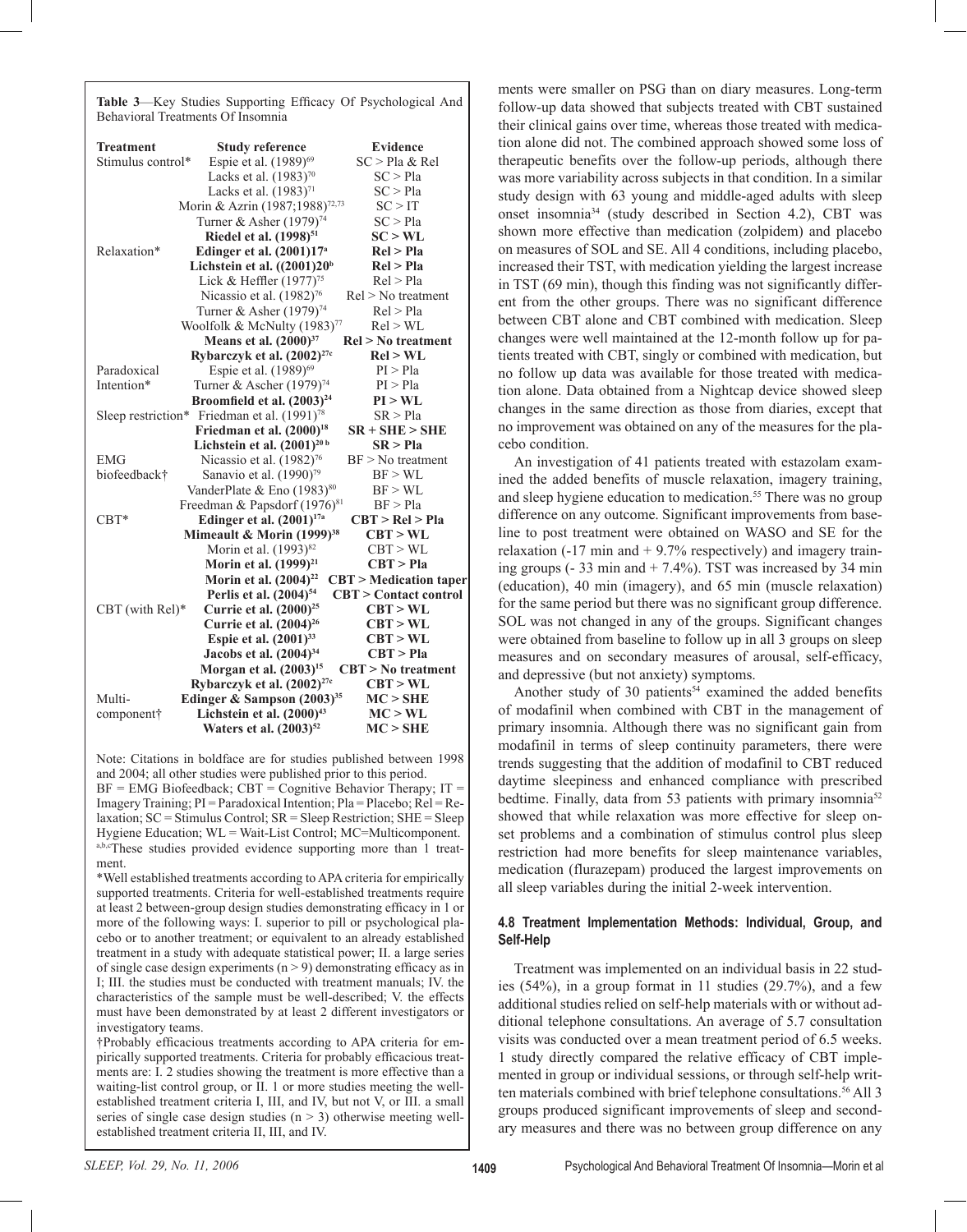measure. A similar study of insomnia in recovered alcoholics also found equivalent outcome between individual CBT and self-help CBT plus telephone consultation.<sup>26</sup> In contrast, 1 study<sup>38</sup> found that the addition of telephone consultation to self-help written material enhanced outcomes at post treatment, but those initial gains tended to disappear at follow up. An internet-based intervention produced greater improvement in several sleep parameters relative to controls,  $39$  but the attrition rate (24%) was higher than in studies using face-to-face consultation visits. While the majority of reviewed studies have used psychologists or psychology trainees as therapist (with treatment manual), 2 studies examined treatment efficacy as implemented by primary care physicians<sup>36</sup> or by nurse practitioners<sup>33</sup> who had also been trained before the studies; treatment benefits were generally equivalent to those obtained with therapists who had mental-health training.

#### **4.9 Durability of Sleep Improvements**

 Twenty-six of the 37 reviewed studies reported follow up data of at least 1 month duration after completing treatment (mean duration  $= 7.7$  months; range 1-36 months). The remaining 11 studies reported no follow-up data. As was the case in the initial review, a very robust finding across studies is that treatmentproduced changes in sleep parameters are well maintained at short (1-3 month), intermediate (6-month), and long-term  $(> 12$ months) follow-ups. One interesting finding from studies using sleep restriction is that total sleep time may be reduced during the initial intervention, but it is significantly increased at follow up evaluation.20 Despite fairly robust long-term outcomes, follow-up data must be interpreted cautiously as there are relatively few studies reporting long-term  $(> 1 \text{ year})$  follow-ups (see Table 2) and, among those that do, attrition rates increase substantially over time.

#### **5.0 CONCLUSIONS**

 This updated review of treatment studies conducted between 1998 and 2004 provides additional evidence that psychological and behavioral interventions represent an effective treatment option for the management of persistent insomnia. In addition to studies further documenting treatment efficacy for primary insomnia, recent studies indicate that treatment is also effective for insomnia associated with some medical conditions and, to a lesser extent, with psychiatric conditions. Treatment benefits are well sustained over time. There is still limited evidence of clinically meaningful changes beyond reductions of insomnia symptoms (i.e., improved daytime functioning, quality of life).

 These findings are consistent with our previous systematic review12 as well as with other meta-analyses of the efficacy of psychological and behavioral interventions for insomnia.57-59 For instance, of the 17 most recent treatment studies of primary insomnia, 5 were randomized controlled trials,<sup>17,20,21,33,34</sup> and all 5 yielded additional evidence of significant sleep improvements with psychological and behavioral interventions. Although most of this additional evidence is based on daily sleep diaries, 3 of the 5 key studies included PSG measures and 2 of them reported outcomes that paralleled findings from diary measures. Actigraphy, on the other hand, was not very sensitive for detecting changes in sleep/wake variables in the few studies using this device.

 The treatment of comorbid insomnia has received limited attention until recently, perhaps owing to the traditional notion that it would not respond to treatment unless the associated condition was treated first. The present review, as well as recent findings,  $60 62$  challenge this traditional notion and indicate that insomnia-specific treatment is of benefit even among those whose insomnia is associated with comorbid conditions such as cancer, pain, alcohol abuse, and some psychiatric conditions. Nonetheless, there is a need for additional prospective and randomized controlled studies of comorbid insomnia contrasting outcomes when sleep is or is not directly targeted in treatment.

 The treatment of insomnia in older adults is another area previously neglected and for which there was limited evidence to guide practitioners. Nearly 25% of the studies reviewed in this paper focused on older adults. The findings from those studies indicate that older adults with primary insomnia respond to treatment as well as younger and middle-aged adults, although the presence of comorbid medical or psychiatric condition may moderate outcomes.<sup>27,43</sup> A recent meta-analysis <sup>63</sup>also confirmed that treatment effect sizes are comparable for middle-aged and older adults. There is additional evidence that psychological treatment can facilitate hypnotic discontinuation in older adults who are chronic users of hypnotics.<sup>15,22</sup> This is an important finding as older adults are more likely to be long-term hypnotic users which, in some cases, may perpetuate sleep disturbances. Thus, although heterogeneity in diagnosis makes it more difficult to compare studies, <sup>64</sup> such heterogeneity of insomnia samples also enhances generalizability of outcomes.

 This review highlights an emerging trend among investigators for combining multiple treatments, which contrasts with the earlier review describing numerous studies comparing treatment efficacy among 2 or more single therapies. Indeed, 26 of the 37 reviewed studies evaluated the efficacy a multi component approaches, including 21 studies using multicomponent therapy, with or without relaxation, and 5 more combining behavioral interventions (e.g., stimulus control and sleep restriction) but without cognitive therapy. Although the reason for this shift in paradigm is not entirely clear, the use of multi-component approaches is more likely, at least on a clinical basis, to address the different facets/perpetuating factors of insomnia.11

 Whether CBT produces outcome that is superior to single therapies remains largely unexplored. The few comparative studies available show that outcome is superior for CBT, stimulus control, and for sleep restriction relative to relaxation alone,<sup>17,20,27,49</sup> however, there has been no complete dismantling of CBT to isolate the relative efficacy of each component. Furthermore, although some findings<sup>65</sup> suggest that change in beliefs and attitudes is an important mediator of long-term outcomes, there has been no direct controlled evaluation to isolate the relative contribution of cognitive therapy.

 Our previous review had identified 3 treatments as well-validated and 2 more as probably efficacious according to criteria set by the American Psychological Association.<sup>53</sup> This updated review provides further evidence supporting stimulus control, relaxation, paradoxical intention as well validated therapies, and new evidence to upgrade sleep restriction and CBT from probably efficacious to well-established treatments.

Although there is evidence supporting the efficacy of psychological and behavioral treatment for insomnia, there is still little information about the specificity of this treatment modality and the active therapeutic mechanisms responsible for sleep improve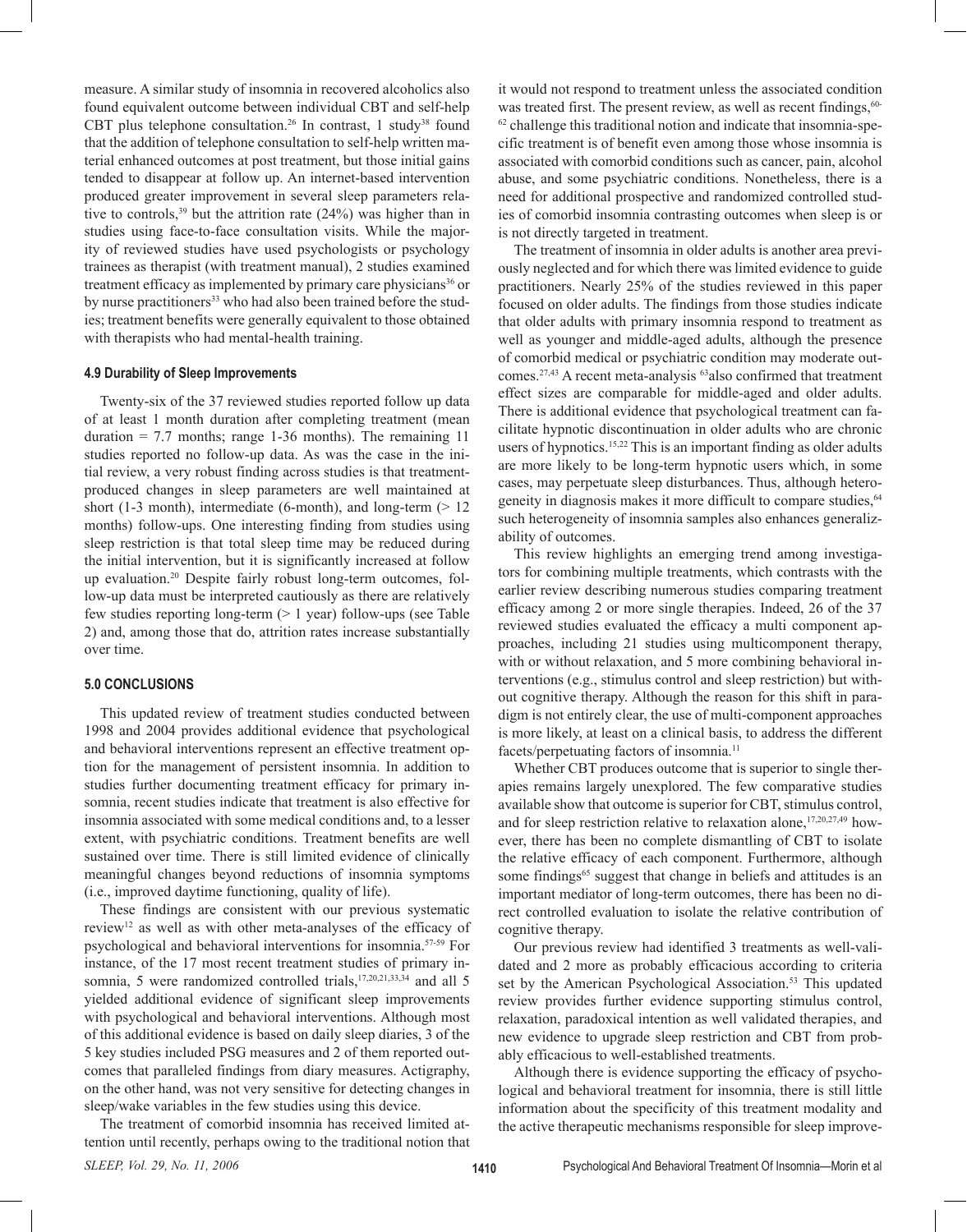ments. With a few notable exceptions using attention-placebo conditions,17,20 most CBT trials have used wait-list control groups, precluding the unequivocal attribution of treatment effects to any specific ingredient of psychological and behavioral treatment. The lack of a pill-placebo control equivalent in psychological outcome research makes it difficult to determine what percentage of the variance in outcomes is due to specific therapeutic ingredients (i.e., restriction of time in bed, cognitive restructuring), the measurement process (i.e., self-monitoring), or to non-specific factors (e.g., therapist attention, patients' expectations).

 An important limitation noted in the previous review that is still evident in recent studies is the limited evidence documenting the clinical significance of outcomes beyond insomnia symptom reductions (i.e., reduced morbidity, improved quality of life). There is a need for broadening the scope of outcome measures<sup>66</sup> and for standardizing assessment methodology in insomnia research,<sup>64,67</sup> Furthermore, even for patients meeting criteria for what might be considered a clinically meaningful change, many such treatment responders reach a plateau and continue showing residual sleep disturbances after treatment and may remain at risk for relapse. There is a need to develop and validate more potent interventions that would increase the rate of patients reaching full remission.<sup>9</sup> Ongoing studies are currently examining optimal treatment dosage, treatment combination involving medication, and maintenance therapies.

 A related issue is that most of the outcome evidence currently available is about improving sleep initiatiation and sleep continuity parameters, with essentially no information about the impact of treatment on more qualitative aspects of sleep, i.e., non-restorative sleep. Although this qualitative feature is part of the standard insomnia definition, no study has of yet examined the impact of psychological treatment on this variable.

 Proper implementation of psychological and behavioral therapies usually requires more time than prescribing a hypnotic medication, which may represent an important barrier to using such interventions in clinical practice. Nonetheless, several studies have documented the benefits of cost-effective implementation models using nurse practitioners, group therapy, or self-help materials to complement therapist-guided intervention. Whereas such implementation models are likely to make treatment more readily available, adequate therapist training remains an important consideration in using CBT effectively to optimize outcome. Additional studies examining the relative cost-effectiveness of different insomnia interventions would be warranted<sup>68</sup>

 In summary, this updated review provides additional evidence supporting the use of psychological and behavioral interventions for primary insomnia, for insomnia associated with medical or psychiatric conditions, and for insomnia in older adults. Additional research is still needed to develop and validate treatment algorithms that would optimize outcomes and reduce morbidity; clinical research that would examine treatment mechanisms, mediators and moderators of outcomes is also warranted; and, additional effectiveness trials are particularly needed to document outcomes in unselected patients seeking treatment in various clinical settings (e.g., primary care). Finally, an important challenge for the future will be to disseminate more efficiently the available evidence to health-care providers and translate that evidence into meaningful clinical guidelines in order to ensure a more widespread use of validated therapies.

#### **REFERENCES**

- 1. Ohayon M. Epidemiology of insomnia: what we know and what we still need to learn. Sleep Med Rev 2002;6:97-111
- 2. Breslau N, Roth T, Rosenthal L, Andreski P. Sleep disturbance and psychiatric disorders: a longitudinal epidemiological study of young adults. Biol Psychiatry 1996;39:411-18
- 3. Ford DE, Kamerow DB. Epidemiologic study of sleep disturbances and psychiatric disorders. An opportunity for prevention? JAMA 1989;262:1479-84
- 4. Simon GE, VonKorff M. Prevalence, burden, and treatment of insomnia in primary care. Am J Psychiatry 1997;154:1417-23
- 5. Walsh JK. Clinical and socioeconomic correlates of insomnia. J Clin Psychiatry 2004;65:13-9
- 6. American Academy of Sleep Medicine. International classification of sleep disorders: Diagnostic and coding manual. (2nd ed). Westchester, IL: American Academy of Sleep Medicine, 2005
- 7. American Psychiatric Association. Diagnostic and Statistical Manual of Mental Disorders 4<sup>th</sup> ed, Washington, DC: American Psychiatric Association, 2000
- 8. Edinger JD, Bonnet MH, Bootzin RR, et al. Derivation of research diagnostic criteria for insomnia: report of an American Academy of Sleep Medicine Work Group. Sleep 2004;27:1567-96
- 9. National Institutes of Health. National Institutes of Health State of the Science Conference Statement. Manifestations and management of chronic insomnia in adults. Sleep 2005; 28:1049-57
- 10. Perlis ML, Lichstein KL, eds. Treating sleep disorders: Principles and practice of behavioral sleep medicine. Hoboken, NJ: John Wiley & Sons, Inc, 2003
- 11. Morin CM, Espie CA. Insomnia: a clinical guide to assessment and treatment). New York: Kluwer Academic/Plenum Publishers, 2003
- 12. Morin CM, Hauri PJ, Espie CA, Spielman AJ, Buysse DJ, Bootzin RR. Nonpharmacologic treatment of chronic insomnia. An American Academy of Sleep Medicine review. Sleep 1999;22:1134-56
- 13. Sackett D. Rules of evidence and clinical recommendation. Can J Cardiol 1993;9:487-9
- 14. Backhaus J, Hohagen F, Voderholzer U, Riemann D. Long-term effectiveness of a short-term cognitive-behavioral group treatment for primary insomnia. Eur Arch Psychiatry Clin Neurosci 2001;251:35- 41
- 15. Morgan K, Dixon S, Mathers N, Thompson J, Tomeny M. Psychological treatment for insomnia in the management of long-term hypnotic drug use: a pragmatic randomised controlled trial. Br J Gen Pract 2003;53:923-8
- 16. Simeit R, Deck R, Conta-Marx B. Sleep management training for cancer patients with insomnia. Support Care Cancer 2004;12:176- 183
- 17. Edinger JD, Wohlgemuth WK, Radtke RA, Marsh GR, Quillian RE. Cognitive behavioral therapy for treatment of chronic primary insomnia: A randomized, controlled trial. JAMA 2001;285:1856-64
- 18. Friedman L, Benson K, Noda A, et al. An actigraphic comparison of sleep restriction and sleep hygiene treatments for insomnia in older adults. J Geriatr Psychiatry Neurol 2000;13:17-27
- 19. Guilleminault C, Palombini L, Poyares D, Chowdhuri S. Chronic insomnia, premenopausal women and sleep disordered breathing: part 2. Comparison of nondrug treatment trials in normal breathing and UARS post menopausal women complaining of chronic insomnia. J Psychosom Res 2002;53:617-23
- 20. Lichstein KL, Riedel BW, Wilson NM, Lester KW, Aguillard RN. Relaxation and sleep compression for late-life insomnia: a placebo controlled trial. J Consult Clin Psychol 2001;69:227-39
- 21. Morin CM, Colecchi C, Stone J, Sood R, Brink D. Behavioral and pharmacological therapies for late-life insomnia: a randomized clinical trial. JAMA 1999;281:991-9
- 22. Morin CM, Bastien CH, Guay B, Radouco-Thomas M, Leblanc J, Vallières A. Randomized clinical trial of supervised tapering and cognitive-behavior therapy to facilitate benzodiazepine discon-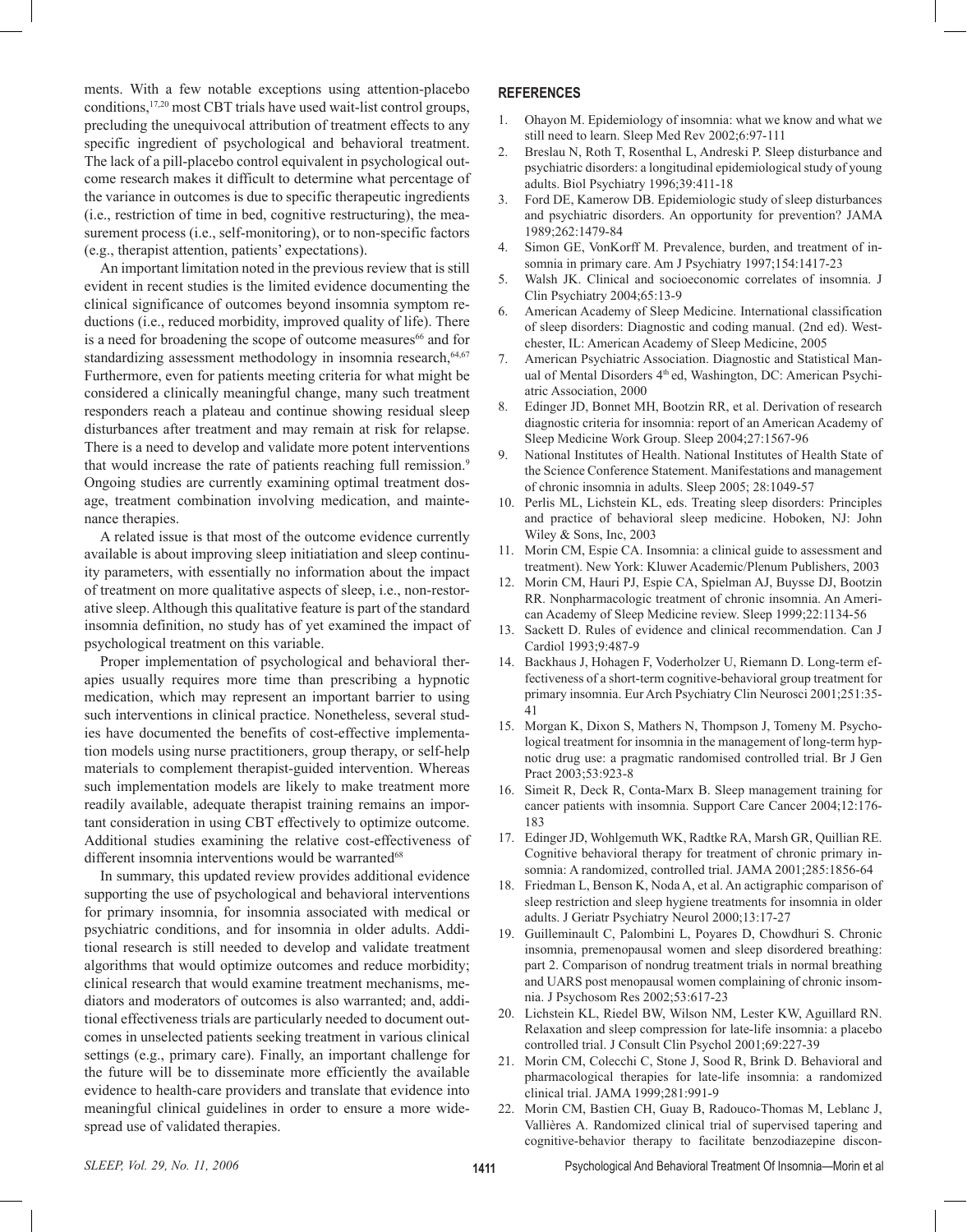tinuation in older adults with chronic insomnia. Am J Psychiatry 2004;161:332-42

- 23. Viens M, De Koninck J, Mercier P, St-Onge M, Lorrain D. Trait anxiety and sleep-onset insomnia: evaluation of treatment using anxiety management training. J Psychosom Res 2003;54:31-7
- 24. Broomfield NM, Espie CA. Initial insomnia and paradoxical intention: An experimental investigation of putative mechanisms using subjective and actigraphic measurement of sleep. Behav Cogn Psychoth 2003;31:313-24
- 25. Currie SR, Wilson KG, Pontefract AJ, deLaplante L. Cognitive-behavioral treatment of insomnia secondary to chronic pain. J Consult Clin Psychol 2000;68:407-16
- 26. Currie SR, Clark S, Hodgins DC, El-Guebaly N. Randomized controlled trial of brief cognitive-behavioural interventions for insomnia in recovering alcoholics. Addiction 2004;99:1121-32
- 27. Rybarczyk B, Lopez M, Benson R, Alsten C, Stepanski E. Efficacy of two behavioral treatment programs for comorbid geriatric insomnia. Psychol Aging 2002;17:288-98
- 28. Morin C. Insomnia: Psychological assessment and management. New York: Guilford Press, 1993
- 29. Buysse DJ, Reynolds CF, Monk TH, Berman SR, Kupfer DJ. The Pittsburgh Sleep Quality Index: a new instrument for psychiatric practice and research. Psychiatry Res 1989;28:193-213
- 30. Beck AT, Steer RA, Garbin MG. Psychometric properties of the Beck Depression Inventory: Twenty-five years of evaluation. Clin Psychol Rev 1988;8:77-100
- 31. Spielberger C. Manual of the State-Trait Anxiety Inventory (Form Y). Palo Alto, CA: Consulting Psychologists Press, 1983
- 32. Smets EM, Garssen B, Bonke B, DeHaes JC. The multidimensional fatigue inventory (MFI) psychometric qualities of an instrument to assess fatigue. J Psychosom Res 1995;39:315-25
- 33. Espie CA, Inglis SJ, Tessier S, Harvey L. The clinical effectiveness of cognitive behaviour therapy for chronic insomnia: implementation and evaluation of a sleep clinic in general medical practice. Behav Res Ther 2001;39:45-60
- 34. Jacobs GD, Pace-Schott EF, Stickgold R, Otto MW. Cognitive behavior therapy and pharmacotherapy for insomnia. Arch Intern Med 2004;164:1888-1896
- 35. Edinger JD, Sampson WS. A primary care "friendly" cognitive behavioral insomnia therapy. Sleep 2003;26:177-82
- 36. Baillargeon L, Demers M, Ladouceur R. Stimulus-control: nonpharmacologic treatment for insomnia. Can Fam Physician 1998;44:73- 9
- 37. Means MK, Lichstein KL, Epperson MT, Johnson CT. Relaxation therapy for insomnia: nighttime and day time effects. Behav Res Ther 2000;38:665-78
- 38. Mimeault V, Morin CM. Self-help treatment for insomnia: bibliotherapy with and without professional guidance. J Consult Clin Psychol 1999;67:511-9
- 39. Ström L, Pettersson R, Andersson G. Internet-based treatment for insomnia: a controlled evaluation. J Consult Clin Psychol 2004;72:113-20
- 40. Hryshko-Mullen AS, Broeckl LS, Haddock CK, Peterson AL. Behavioral treatment of insomnia: the Wilford Hall Insomnia Program. Mil Med 2000;165:200-207.
- 41. Vincent NK, Hameed H. Relation between adherence and outcome in the group treatment of insomnia. Behav Sleep Med 2004;1:125- 39
- 42. Davidson JR, Waisberg JL, Brundage MD, MacLean AW. Nonpharmacologic group treatment of insomnia: a preliminary study with cancer survivors. Psychooncology 2001;10:389-97
- 43. Lichstein KL, Wilson NM, Johnson CT. Psychological treatment of secondary insomnia. Psychol Aging 2000;15:232-40
- 44. Dashevsky B, Kramer M. Behavioral treatment of chronic insomnia in psychiatrically ill patients. J Clin Psychiatry 1998;59:693-9
- 45. Dopke CA, Lehner RK, Wells AM. Cognitive-behavioral group therapy for insomnia in individuals with serious mental illnesses: a

preliminary evaluation. Psychiatr Rehabil J 2004;27:235-42

- 46. Perlis ML, Sharpe M, Smith MT, Greenblatt D, Giles D. Behavioral treatment of insomnia: treatment outcome and the relevance of medical and psychiatric morbidity. J Behav Med 2001;24:281-96
- 47. Perlis M, Aloia M, Millikan A, Boehmler J, Smith M, Greenblatt D, Giles D. Behavioral treatment of insomnia: a clinical case series study. J Behav Med 2000;23:149-61
- 48. Verbeek I, Schreuder K, Declerck G. Evaluation of short-term nonpharmacological treatment of insomnia in a clinical setting. J Psychosom Res 1999;47:369-83
- 49. Pallesen S, Nordhus IH, Kvale G, Nielsen GH, Havik OE, Johnsen BH, Skjotskift S. Behavioral treatment of insomnia in older adults: an open clinical trial comparing two interventions. Behav Res Ther 2003;41:31-48
- 50. Lichstein KL, Peterson BA, Riedel BN, Means MK, Epperson MT, Aguillard RN. Relaxation to assist sleep medication withdrawal. Behav Modif 1999;23:379-402
- 51. Riedel B, Lichstein KL, Peterson BA, Means MK, Epperson MT, Aguillarel RN. A comparison of the efficacy of stimulus control for medicated and nonmedicated insomniacs. Behav Modif 1998;22:3- 28
- 52. Waters WF, Hurry MJ, Binks PG, et al. Behavioral and hypnotic treatments for insomnia subtypes. Behav Sleep Med 2003;1:81- 101
- 53. Chambless DL, Hollon SD. Defining empirically supported therapies. J Consult Clin Psychol 1998;66:7-18
- 54. Perlis ML, Smith MT, Orff H, Enright T, Nowakowski S, Jungquist C, Plotkin K. The effects of modafinil and cognitive behavior therapy on sleep continuity in patients with primary insomnia. Sleep 2004;15:715-25
- 55. Rosen RC, Lewin DS, Goldberg L, Woolfolk RL. Psychophysiological insomnia: combined effects of pharmacotherapy and relaxation-based treatments. Sleep Med 2000;1:279-88
- 56. Bastien CH, Morin CM, Ouellet MC, Blais FC, Bouchard S. Cognitive-behavioral therapy for insomnia: comparison of individual therapy, group therapy, and telephone consultations. J Consult Clin Psychol 2004;72:653-59
- 57. Smith MT, Perlis ML, Park A, Smith MS, Pennington J, Giles D, Buysse D. Comparative meta-analysis of pharmacotherapy and behavior therapy for persistent insomnia. Am J Psychiatry 2002;159:5- 11
- 58. Murtagh DR, Greenwood KM. Identifying effective psychological treatments for insomnia: a meta-analysis. J Consult Clin Psychol 1995;63:79-89
- 59. Morin CM, Culbert JP, Schwartz SM. Nonpharmacological interventions for insomnia: a meta-analysis of treatment efficacy. Am J Psychiatry 1994;151:1172-80
- 60. Rybarczyk B, Stepanski E, Fogg L, Lopez M, Barry P, Davis A. A placebo-controlled test of cognitive-behavioral therapy for comorbid insomnia in older adults. J Consult Clin Psychol 2005;73:1164- 74
- 61. Savard J, Simard S, Ivers H, Morin CM. Randomized study on the efficacy of cognitive-behavioral therapy for insomnia secondary to breast cancer, part I: Sleep and psychological effects. J Clin Oncol 2005;23:6083-96.
- 62. Smith MT, Huang MI, Manber R. Cognitive behavior therapy for chronic insomnia occurring within the context of medical and psychiatric disorders. Clin Psychol Rev 2005;25:559-92
- 63. Irwin MR, Cole JC, Nicassio PM. Comparative meta-analysis of behavioral interventions for insomnia and their efficacy in middleaged adults and in older adults 55+ years of age. Health Psychol 2006;25:3-14
- 64. Martin JL, Ancoli-Israel S. Assessment and diagnosis of insomnia in non-pharmacological intervention studies. Sleep Med Rev 2002;6:379-406
- 65. Morin CM, Blais F, Savard J. Are changes in beliefs and attitudes about sleep related to sleep improvements in the treatment of in-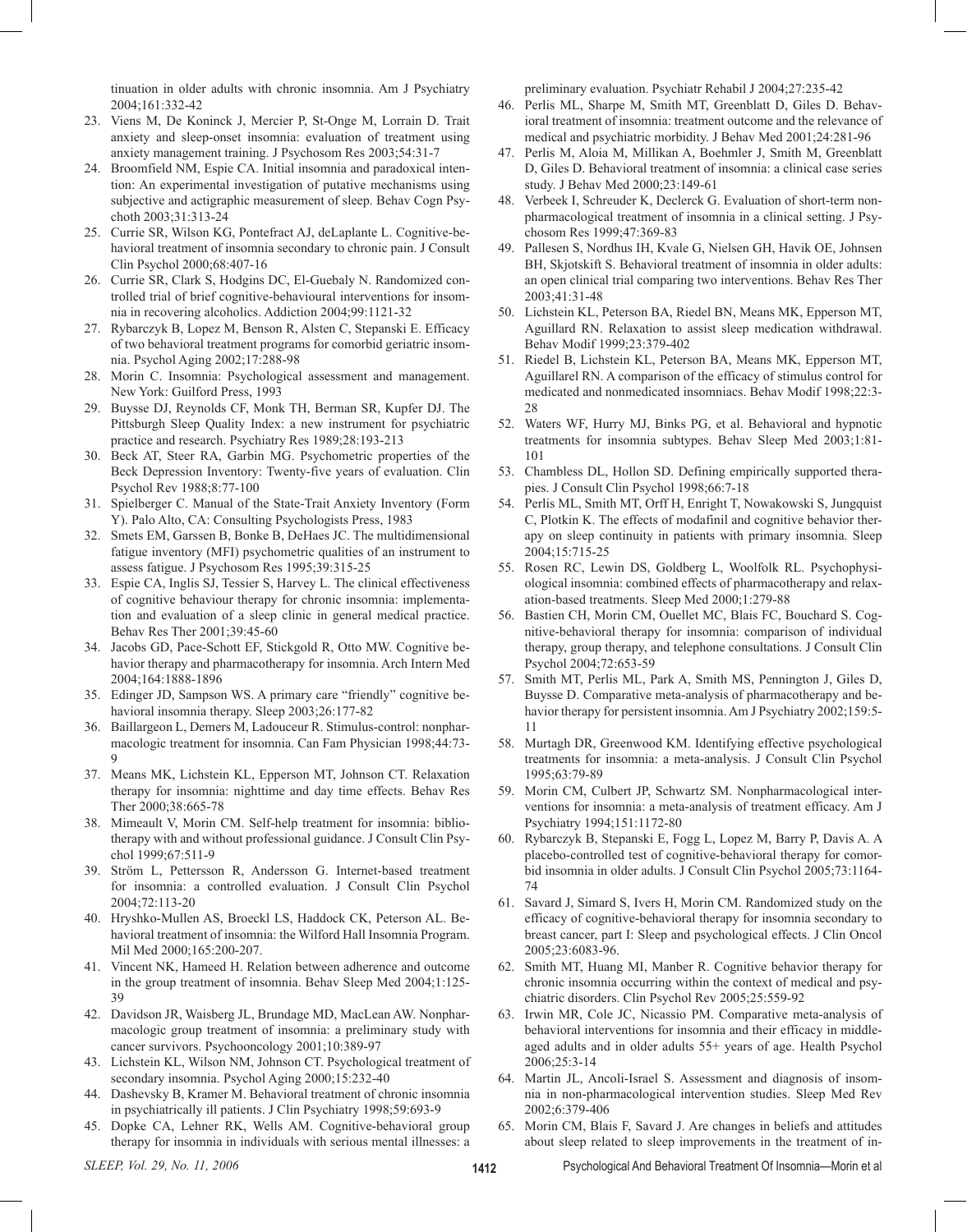somnia? Behav Res Ther 2002;40:741-52

- 66. Morin CM. Measuring outcome in randomized clinical trials of insomnia therapies. Sleep Med Rev 2003;7:263-79
- 67. Buysse DJ, Ancoli-Israel S, Edinger JD, Lichstein KL, Morin CM. Recommendations for a standard research assessment of insomnia. Sleep. Sleep 2006 29:1155-73.
- 68. Martin SA, Aikens JE, Chervin RD. Toward cost-effectiveness analysis in the diagnosis and treatment of insomnia. Sleep Med Rev 2004;8:63-72
- 69. Espie CA, Lindsay WR, Brooks DN, Hood EM, Turvey T. A controlled comparative investigation of psychological treatments for chronic sleep-onset insomnia. Behav Res Ther 1989;27:79-88
- 70. Lacks P, Bertelson AD, Sugerman J, Kunkel J. The treatment of sleep-maintenance insomnia with stimulus-control techniques. Behav Res Ther 1983;21:291-95
- 71. Lacks P, Bertelson AD, Gans L, Kunkel J. The effectiveness of three behavioral treatments for different degrees of sleep onset insomnia. Behav Ther 1983;14:593-605
- 72. Morin CM, Azrin NH. Stimulus control and imagery training in treating sleep-maintenance insomnia. J Consult Clin Psychol 1987;55:260-62
- 73. Morin CM, Azrin NH. Behavioral and cognitive treatments of geriatric insomnia. J Consult Clin Psychol 1988;56:748-753
- 74. Turner RM, Ascher LM. Controlled comparison of progressive relaxation, stimulus control, and paradoxical intention therapies for insomnia. J Consult Clin Psychol 1979;47:500-08
- 75. Lick JR, Heffler D. Relaxation training and attention placebo in the treatment of severe insomnia. J Consult Clin Psychol 1977;45:153- 161
- 76. Nicassio PM, Boylan MB, McCabe TG. Progressive relaxation, EMG biofeedback and biofeedback placebo in the treatment of sleep-onset insomnia. Br J Med Psychol 1982;55:159-66
- 77. Woolfolk RL, McNulty TF. Relaxation treatment for insomnia: a component analysis. J Consult Clin Psychol 1983;51:495-503
- 78. Friedman L, Bliwise DL, Yesavage JA, Salom S. A preliminary study comparing sleep restriction and relaxation treatments for insomnia in older adults. J Gerontol 1991;46:1-8
- 79. Sanavio E, Vidotto G, Bettinardi O, Roletto T, Zorzi M. Behavior therapy for DIMS: Comparison of three treatment procedures with follow-up. Behav Psychother 1990;18:151-67
- 80. VanderPlate C, Eno EN. Electromyograph biofeedback and sleep onset insomnia: Comparison of treatment and placebo. Behav Eng 1983;8:146-53
- 81. Freedman R, Papsdorf JD. Biofeedback and progressive relaxation treatment of sleep-onset insomnia: a controlled, all-night investigation. Biofeedback Self Regul 1976;1:253-71
- 82. Morin CM, Kowatch R, Barry T, Walton E. Cognitive-behavior therapy for late-life insomnia. J Consult Clin Psychol 1993;61:137- 46